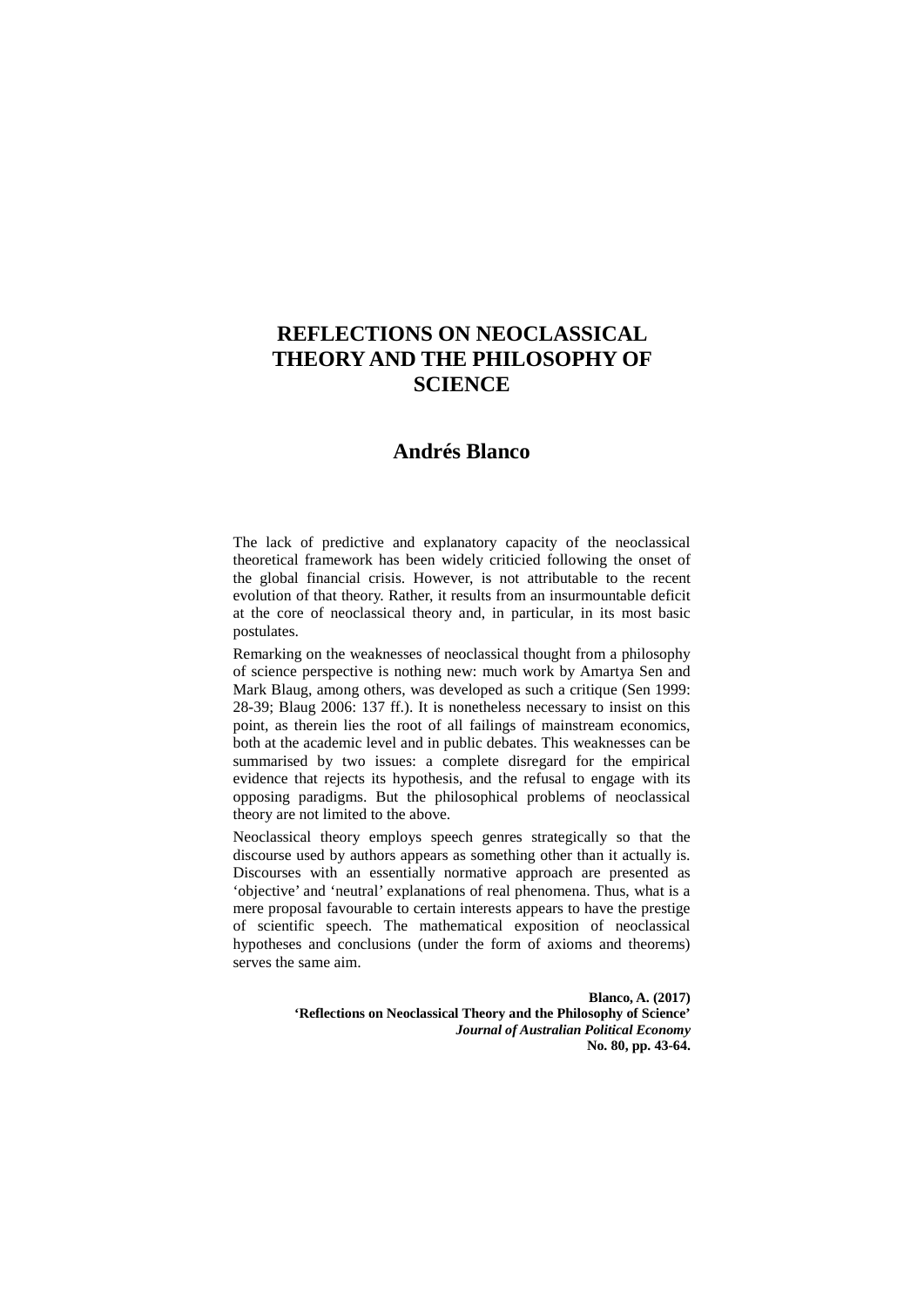Those characteristics determine the evolution of neoclassical theory into a true *ideology,* in the strongest sense of the term, as employed by Marxism and other schools of thought in social theory. Neoclassical theory is an ideology because it shows a distorted view of reality in a way that favours the interests that are behind the discourse.

While each of these issues merits in-depth consideration, this article presents a brief overview as an initial study that could be followed by more specific future research.

## **Philosophical basis of the analysis: Popper's falsificationism and the 'research programs' of Lakatos**

The critique of neoclassical theory from the point of view of the philosophy of science presented here is based on two criteria for demarcating 'science' from other forms of speech: Popper's notion of 'falsifiability', and Lakatos's concept of science as a series of 'research programs.' I also look at Kuhn's concept of science as paradigm-based. They are not mutually exclusive and together they cover three crucial aspects of the discipline. These aspects are: a) the connection with 'external references,' or empirical data (falsificationism); b) linguistic particularity and consistency (Kuhn's paradigms); and c) the internal structure as a defense strategy from rival speeches (Lakatos' 'research programs').

Although there is no consensus regarding Popper's falsifiability criterion, a simplified version could be expressed as follows. 'Science' is any discourse capable of generating falsifiable statements, that is, statements that can be shown to be false based on empirical evidence (observation or experiments) (Popper 2003: 239 ff.). To be 'scientific,' a statement must contain an assertion about a factual event so that an observation or decisive experiment could be a counter-instance of such assertion. This criterion has two notable merits, the source of its enormous appeal to, and extended support from, the scientific community. First, it forces anyone claiming 'to be doing scientific work' to generate predictions about real and observable events. Second, it eliminates from science those theories and hypotheses that are so flexible as to be compatible with opposing observational statements, something that has been intuitively incompatible with 'science' for the last centuries.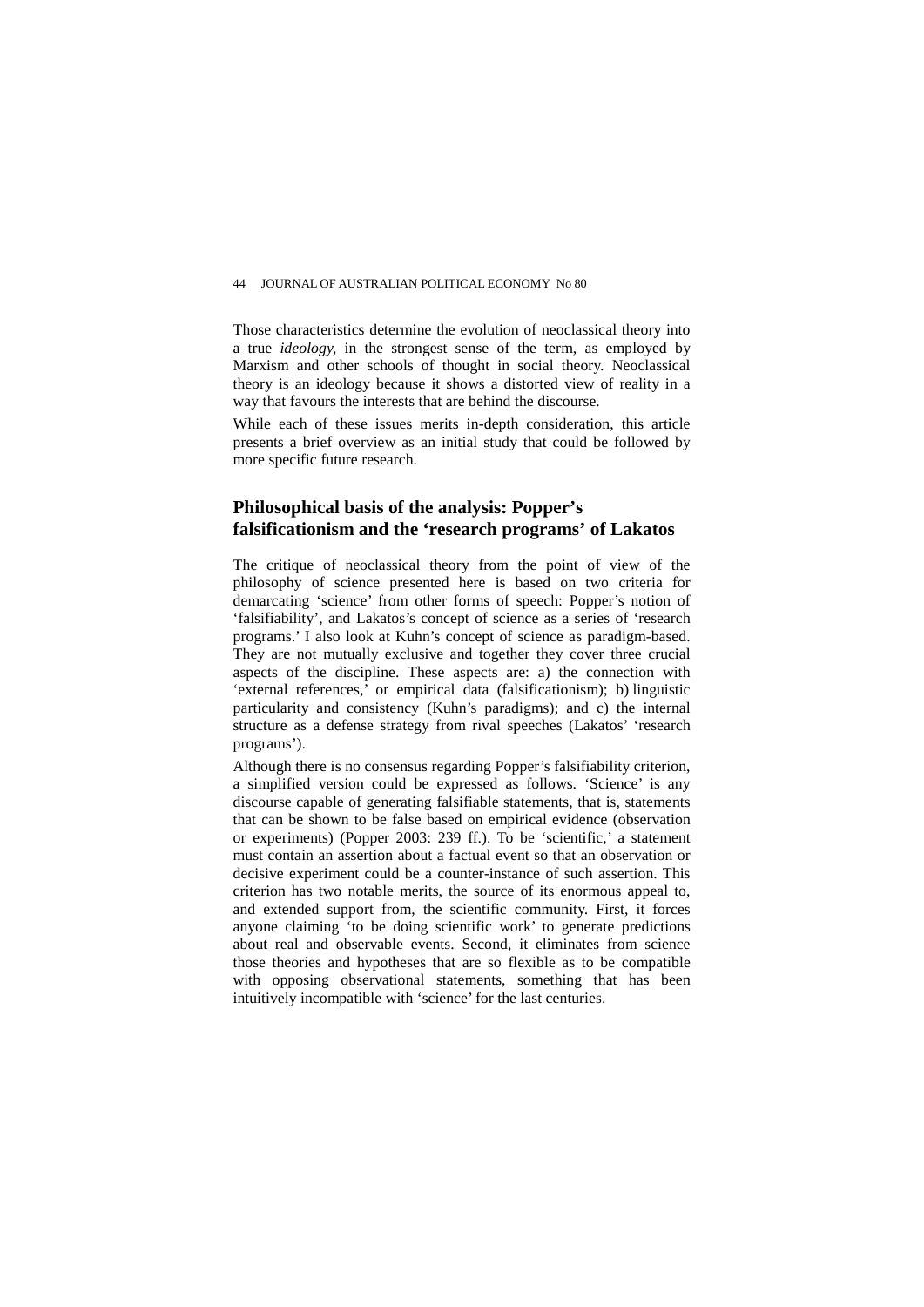Lakatos, for his part, argued that 'science' is a series of 'research programs'. 'Science' consists in addressing a sector of reality from a consistent set of statements. This set is formed by: (a) certain central laws or hypotheses — the core of the program — having (or seemingly having) great explanatory force; (b) a 'protective belt' of ancillary hypotheses that complete and add consistency to the central laws; and (c) a set of *ad hoc* hypotheses to explain any anomalous situations that cannot be explained pursuant to the central laws and their ancillary hypotheses. The failure of a research program occurs, basically, when the anomalous situations not explained within the theoretical framework of the program multiply and the program must also multiply the *ad hoc*  hypotheses (Lakatos 2007: 65ff.).

## **Neoclassical theory as a 'research program'**

For the purpose of analysing neoclassical theory from the point of view of the philosophy of science, let us describe it as a 'research program' (Loasby 1984: 404-405). Although the critique itself is shared by both a Lakatosian framework and a falsificationist one, the concept of 'research program' is especially suited for describing a theory through its external analysis. The first step of its critique consists in identifying its central hypothesis and its ancillary hypotheses; the identification of anomalous phenomena and the correlative *ad hoc* hypotheses will be elements whose accumulation could undermine the whole program, according to Lakatos. Although many other hypotheses could be isolated for philosophical analysis, the following constitute the core of neoclassical thought.

The central hypothesis of neoclassical thought is that the sole and distinct motivation for economic action is 'utility,' understood as the need a certain individual has for a given object. The central hypothesis is that economic behaviour results inexorably from the individual's calculation of 'marginal utility', the 'satisfaction' or 'welfare' that an individual obtains from selling or buying an additional unit of a given object. The 'object' comprises not just goods or physical things, but also expectation, an activity, a potential behaviour expected from another individual or the workforce, etc. For neoclassical theory, 'utility' is a universal motivation, as all economic behaviour can be reduced to it, irrespective of cultural context, the individual's previous conditions, their income, and any other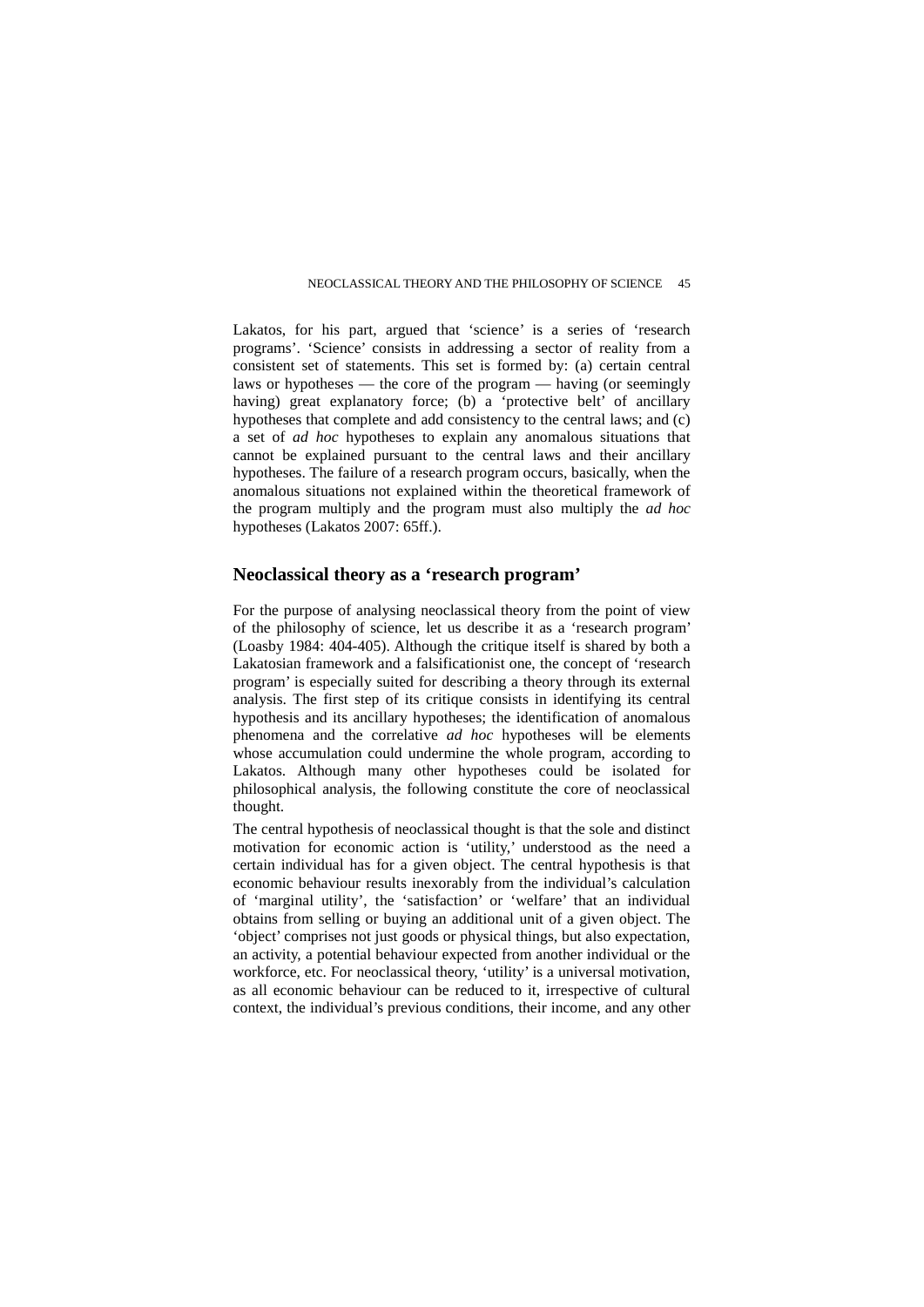circumstance. Although utility is, in principle, subjective, it has an objective limit: the existence of a type and a volume of goods that can satisfy that need. Lastly, utility is revealed only in the act of exchange (Jevons 1914: 37-74; Marshall 1944: 81-82; Menger 2007: 114-148).

Utility is the factor that determines the price of any goods exchanged. Neoclassical theory was born as a 'theory of value' meant to refute the idea posited by Ricardo and Marx that a good's 'value is derived from the labour' used to produce it. For neoclassical theorists, value is not a property that is acquired by goods through a work process, but a consequence of the presence of such goods in the market. Moreover, the hypothesis of utility-motivated behaviour is used to argue that the attribution of value to a thing (*i.e.*, the entrance of a thing into economic life) is a result of reciprocal individual actions, and not of a social process directly or indirectly involving the entire social structure.

But there is also another central hypothesis, which is vital for understanding macroeconomic analysis under neoclassical theory: the theory of general equilibrium, initially developed by Léon Walras (Walras 1987: 279). According to this hypothesis, in a 'market with perfect competition', all utilities converge toward 'equilibrium points' in such a way that every exchange is made when those points are reached. Under such assumptions, supply and production of goods always match their demand through prices that reflect the respective needs of the agents involved. In a 'perfect competition market' each individual goes to the 'arena' of exchanges 'bringing' only their utility, without any 'interference' (a vague expression that refers elliptically to external and particularly collective agents).

Along with the theory of general equilibrium, neoclassical theory introduces an idea that could be described as an ancillary hypothesis, a part of the 'protective belt': the Pareto optimum. The idea is simple: 'welfare' in its best expression is a state in which an individual's situation cannot be further improved without detriment to the situation of another (Pareto 1945: 267-268). In Paretian terms, a social situation in which some people can only improve their situation through 'loss of welfare' for others is not considered optimal.

Another ancillary hypothesis of the neoclassical theory is the idea of the individual as sole and exclusive 'economic subject', a hypothesis that is clearly meant to counter Classical Political Economics and Marxism and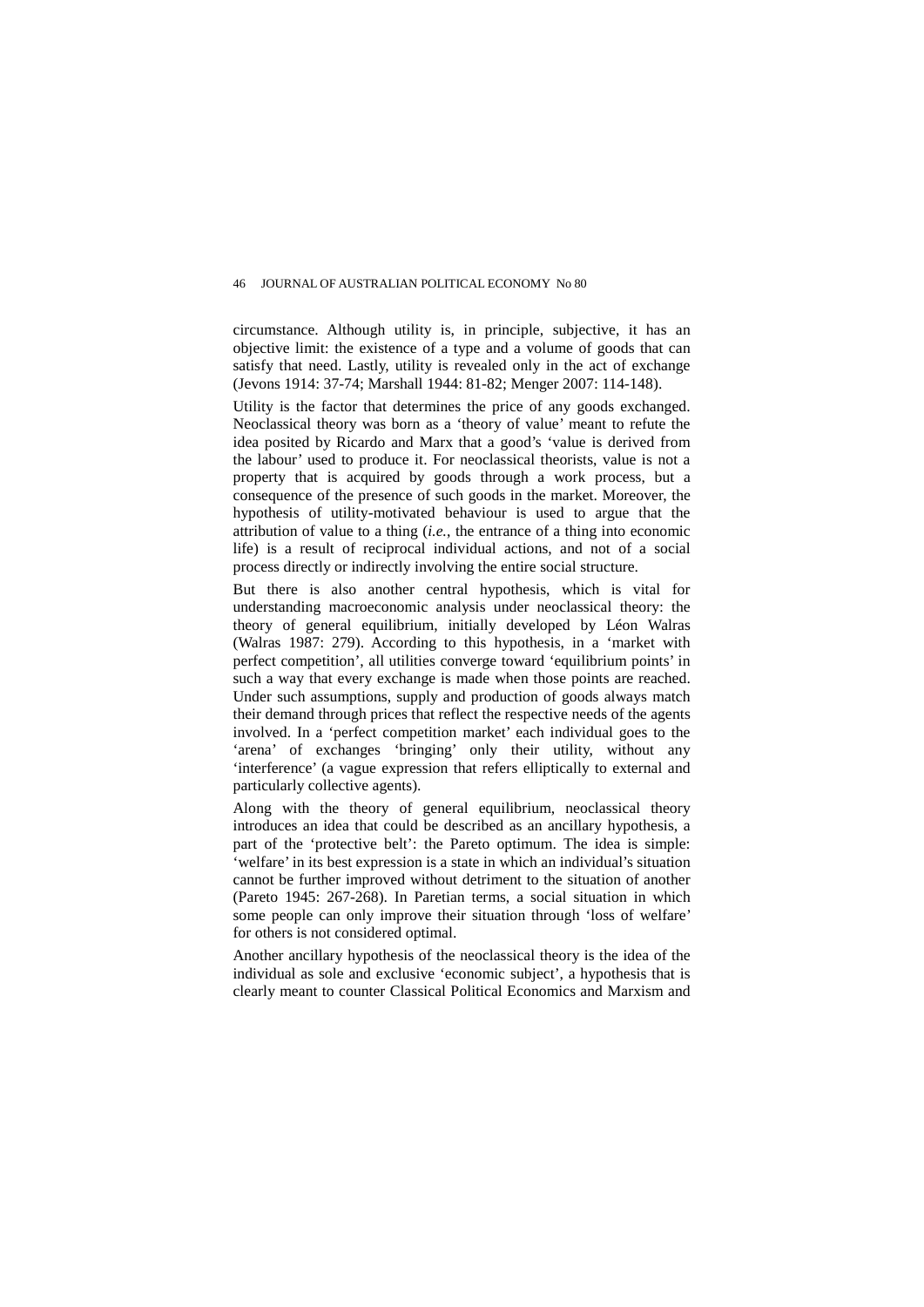their utilisation of 'social classes' as agents of economic life, mainly through relations of production.

A century and a half after the initial formulation of the above theses, the essence of neoclassical theory remains founded on them. To use the mathematical terms so favoured by these neoclassical authors, almost any other conclusion of mainstream economics is a 'theorem' derived from those basic statements.

## **Utility as the sole motivation for behaviour**

A first critique that one could make of the 'utility hypothesis' of neoclassical theory is the obvious multiplicity of individual and collective motivations involved in shaping any human behaviour, whether economic or non-economic. The hypothesis of utility and marginal utility can thus be said to be an unjustified *reductionism.* The arguments against that behavioural monism are many. Here I will consider only three critiques: those by Max Weber, Amartya Sen, and Herbert Simon.

Of the many objections Weber raises against the concept of 'marginal utility, I will refer to two. First, Weber observes that in any business operation there are often many actions that are not motivated by a rationality based on marginal utility. These economic acts that fall 'outside the utility rationality' are both frequent and significant, and they trigger relevant consequences that result in the exact opposite of the achievement of maximum satisfaction. For example, that is the situation with disputes over the inheritance of the estate of a business owner (Weber 1998: 73-74). Second, Weber notes the illusory nature of the belief in the determination of the 'needs' of customers based exclusively on their personal conditions. A distinctive characteristic of capitalism is the exercise of different kinds of power by companies to determine the behaviour of others. Even if we admit that the prices and volumes of production are a consequence of 'needs' expressed by supply and demand (of everything from workforce to finished goods), those 'needs' are normally imposed by companies. As a conclusion, 'utility' as a univocal motivation for the economic behaviour of any individual is untenable (Weber 1998: 76).

Sen posited that many behaviours observed in economic life are motivated by something other than the pursuit of individual utility, in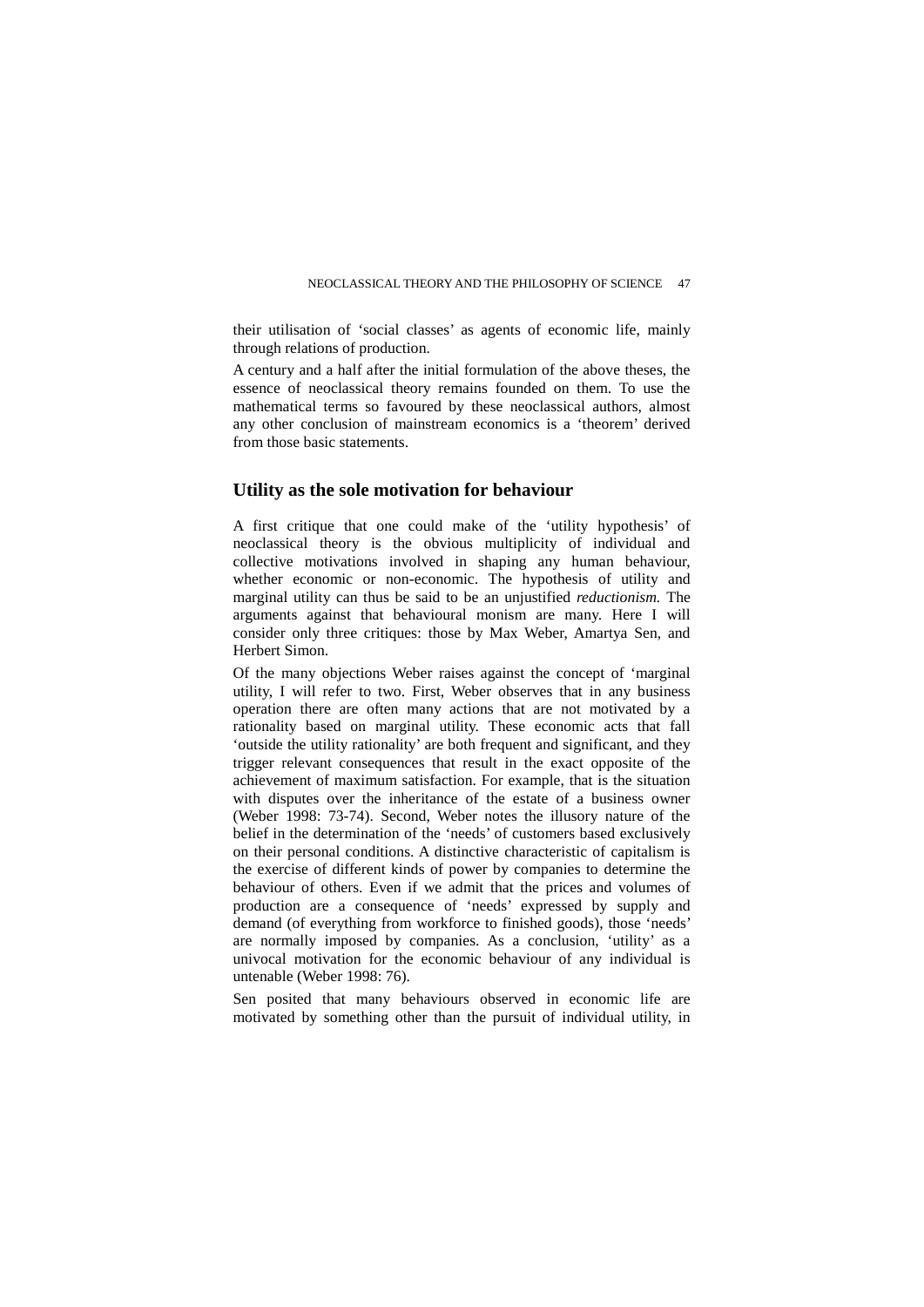general, and the estimation of marginal utility, in particular. People perennially act without regard for their own welfare. This occurs partly as a result of the individual's assessment of an act as 'good,' even if it does not produce any benefit in terms of utility as proposed by neoclassical theory (Sen 1999: 58-62).

Summarising, as a general issue of the philosophy of science, the problem with neoclassical thought lies in its unfounded monism.

Simon made a purely intuitive, but effective, critique of utility theory. He observed that the volume of information needed to determine the course of action that achieves the maximum utility is enormous, and that such information is difficult to process, to the point that it is impossible to maintain that any human being really acts that way (Simon 1959). Economic acts *cannot be* determined by 'rational choice,' or by an estimation of the 'maximum utility,' because that hypothesis must by definition be false.

From the falsificationist viewpoint, the central hypothesis of utility as sole motivation for behaviour has been falsified categorically, and there is nothing more to add to the discussion (Blaug 232-233; Hands 2008; García Bermejo Ochoa 2005: [1](#page-5-0)47).<sup>1</sup> However, mainstream economics has attempted 'defensive strategies' of its program, multiplying the *ad hoc* hypotheses. Many authors indicate that, although the hypothesis of individual utility cannot be maintained as an explanation for real behaviour, it is possible to preserve it as a 'model' for appraisal behaviour. They have turned 'utility' into a normative concept instead of a descriptive one, as posited by the traditional conception of mainstream economics (Simon 1959; Krugman 1997).

Such defensive strategies, far from rescuing the neoclassical program, condemn it inexorably. Following Lakatos, the multiplication of *ad hoc*  hypotheses is the best proof of the weakness of a research program (Drakopoulos-Karayainnis 2005: 63-64). This issue was even observed within mainstream economics. Many decades ago Paul Samuelson noted that the theory of utility, with its efforts to resist critiques and absorb the full range of motivations of human behaviour, had committed 'theoretical suicide' (my expression). As a consequence of the mistrust of economists

 $\overline{a}$ 

<span id="page-5-0"></span><sup>1</sup> Popper, in *The Poverty of Historicism*, defended the reductionist idea of individual utility, although — according to Blaug and Hands — he later abandoned that position, while recognising it had been useful.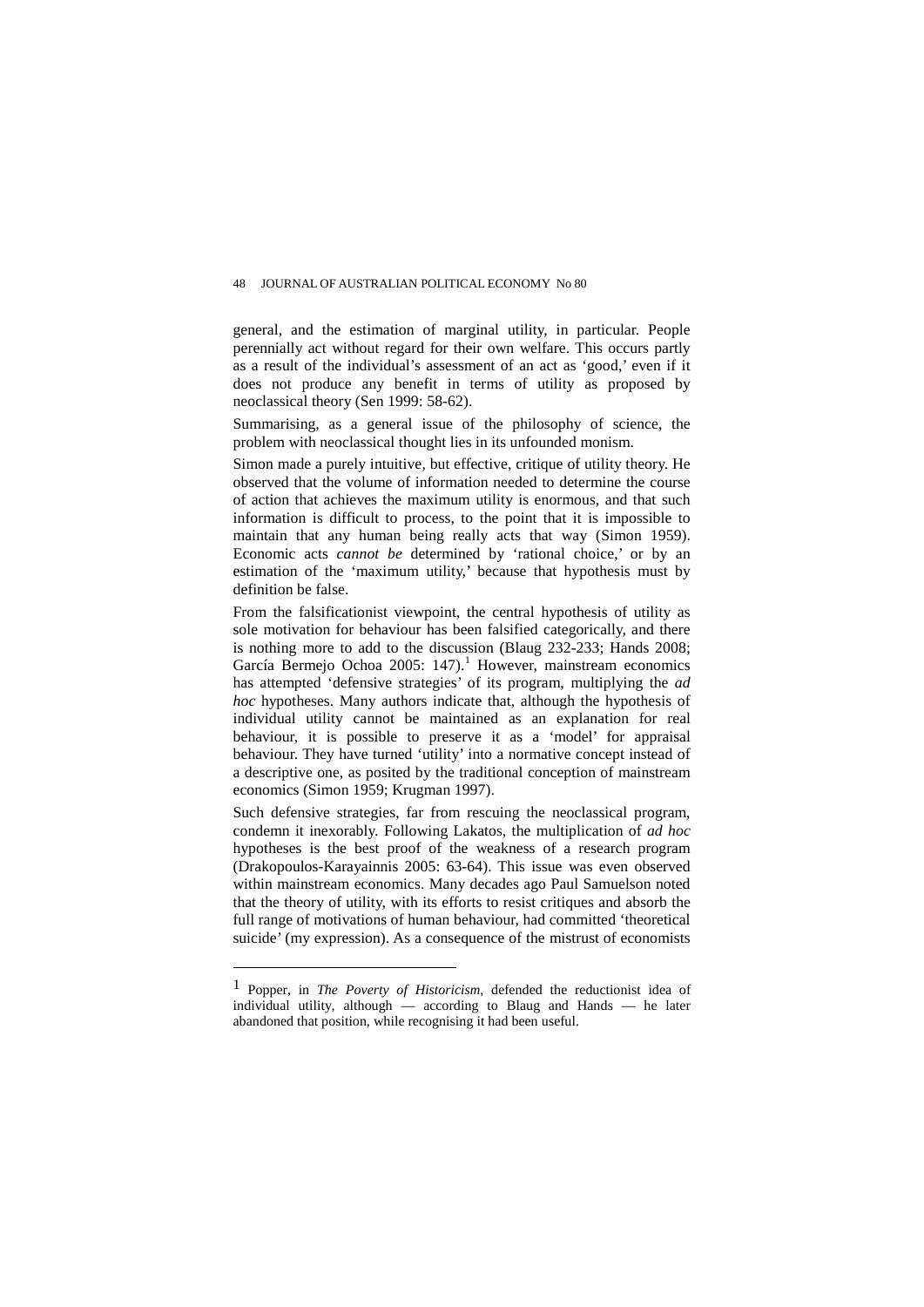toward normative explanations, the concept of 'utility' as a moral value was discarded, as proposed by contemporary authors, along with philosophical utilitarianism (Edgeworth, for instance). Also discarded was the idea of 'utility' as a psychological-internal state of human beings, as such 'states' were deemed unobservable. Finally, in order to preserve a supposed 'empirical fidelity,' neoclassical authors came to understand 'utility' as all economically significant acts or, more precisely, every act that is performed for a price. Thus utility was no longer considered a prior explanation for actions; it became an adjective applicable to any *ex post facto* appraisal of behaviour*.* At this point, Samuelson observes, the concepts of 'utility' and 'marginal utility' collapse due to the fact that they are empty terms, adaptable to any circumstances and thus theoretically useless (Samuelson 1977: 92ff.).

Far from surrendering, neoclassical thought raised the stakes and made a partial reading not only of empirical data, but also of the critiques emanating from the philosophy of science. That is Loasby's strategy, when emphasising the difficulty in determining what is understood as a 'decisive experimentation' that can falsify a hypothesis, in particular when the observational event is interpreted by a theory (held as absolutely right) (Loasby 1984: 402). A stronger strategic defence can be seen in Loasby's comments about 'economics' (read neoclassical theory) as a refutation of Kuhn's and Lakatos's science models (Loasby 1984: 406-407). When the differences between mainstream economics and the models of science are impossible to hide, the strategy is to attempt to discredit the philosophy of science itself.

The most significant issue is perhaps the 'mutation' of the selfunderstanding of marginal utility theory into a non-explanatory discipline. The admission of the normative status of the concept of marginal utility, as well as of the distance between theory and useful scientific models, reveals a self-awareness of marginal utility economics as strategic, political, and rhetorical rather than as descriptive or explanatory. Contrary to McCloskey's claim (McCloskey 1983), the discourse of marginalist economists is fully rhetorical, although most mainstream economists do not have an expert use of specific rhetoric devices when discussing *within* their paradigm. Moreover, mainstream discourse is perhaps one of the most effective kinds of rhetoric – the discourse that appears as traditional and formalised science. In any case, that level of reflection is only found in a limited circle of marginalist economists with philosophical concerns. For the majority of economists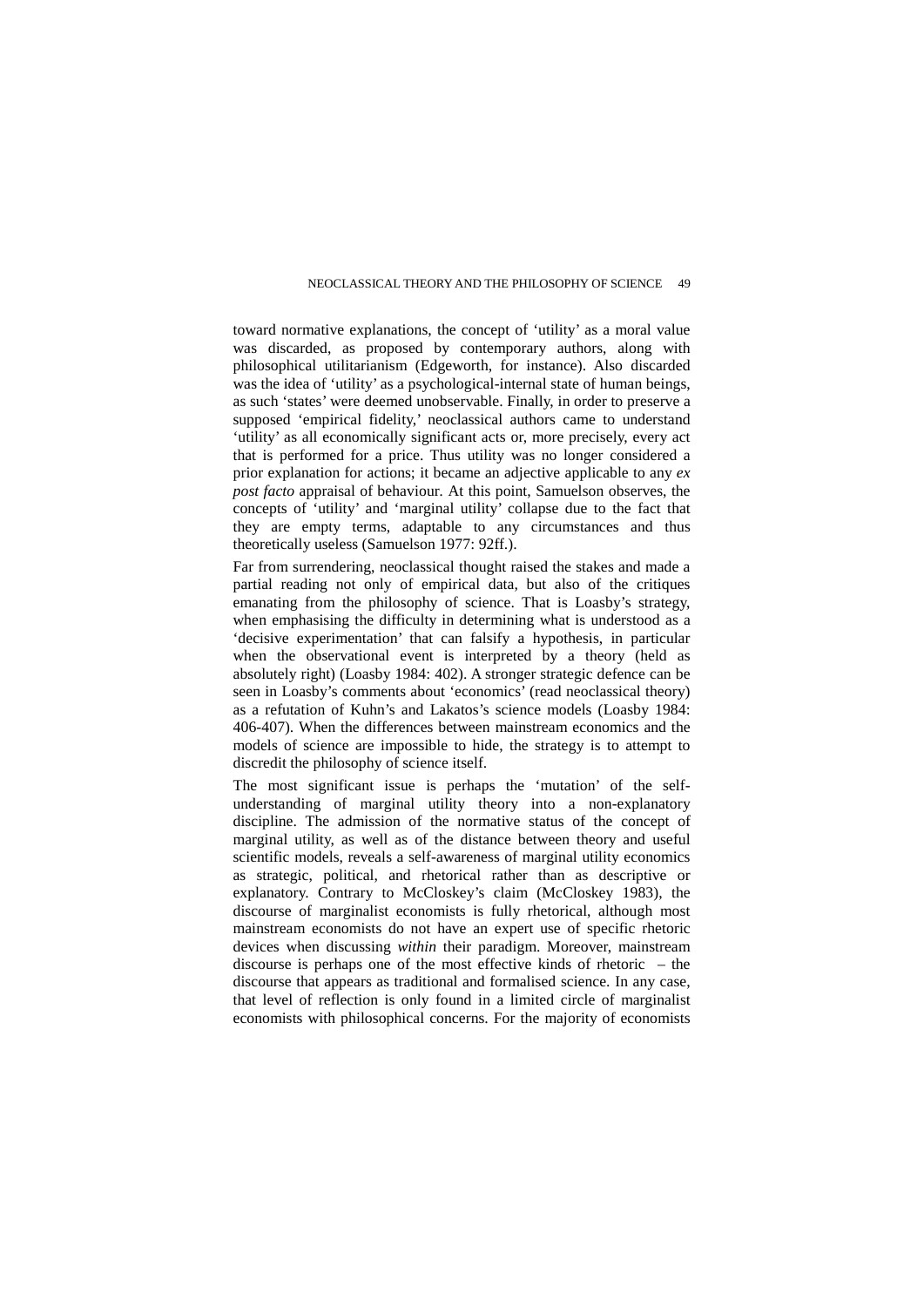the severe weaknesses of their own discipline remains completely obscured, and this in turn acts as a strategic self-defence for the theory.

This persistent defence, against all odds, of its central hypothesis, using both theoretical and meta-theoretical strategies, is one of the basic grounds for considering mainstream economics as a true *ideology,* as analysed below.

## **The general equilibrium hypothesis**

Many verified events have been mentioned as decisive refutations of the general equilibrium hypothesis. Here I comment on just one, as it is supported by thorough fieldwork, spanning decades of documents and sequences of behaviours analyzed: namely, Bourdieu's study of the shaping of the housing and real estate market in France during the 1960s and 1970s (Bourdieu 2003: 235ff.).

The motivations found to guide the behaviour of home buyers differed significantly from 'utility' understood as a maximization of profit. For example, the preference for houses with gardens and located in green areas could be linked to symbolic representations, unconscious legacies of the old rural-based economy.

Most interesting in Bourdieu's work is the direct observation of how the process of structuring a section of 'the market' works. As neoclassical analysis would have it, all companies are involved in structuring a market, through a series of reciprocal actions that spontaneously generate an equilibrium, which can only be broken by exogenous action — for example, by the state. However, in the case of housing and real estate activities in France, things evolved differently — or rather, completely opposite to the neoclassical prediction. Around the mid 1960s, various agents (banks, construction companies, professionals, trade unions, political parties, etc.) launched into a struggle for power, outside any exchange operation. Each group aimed to achieve a growing influence in the different government bodies, with the obvious expectation that the government would adopt certain measures (under the form of 'laws'). Such measures would provide, according to each group's expectation, the most enabling framework for a future real estate market, where they could best promote their own exclusive interests, irrespective of the interests of the other 'competing' groups.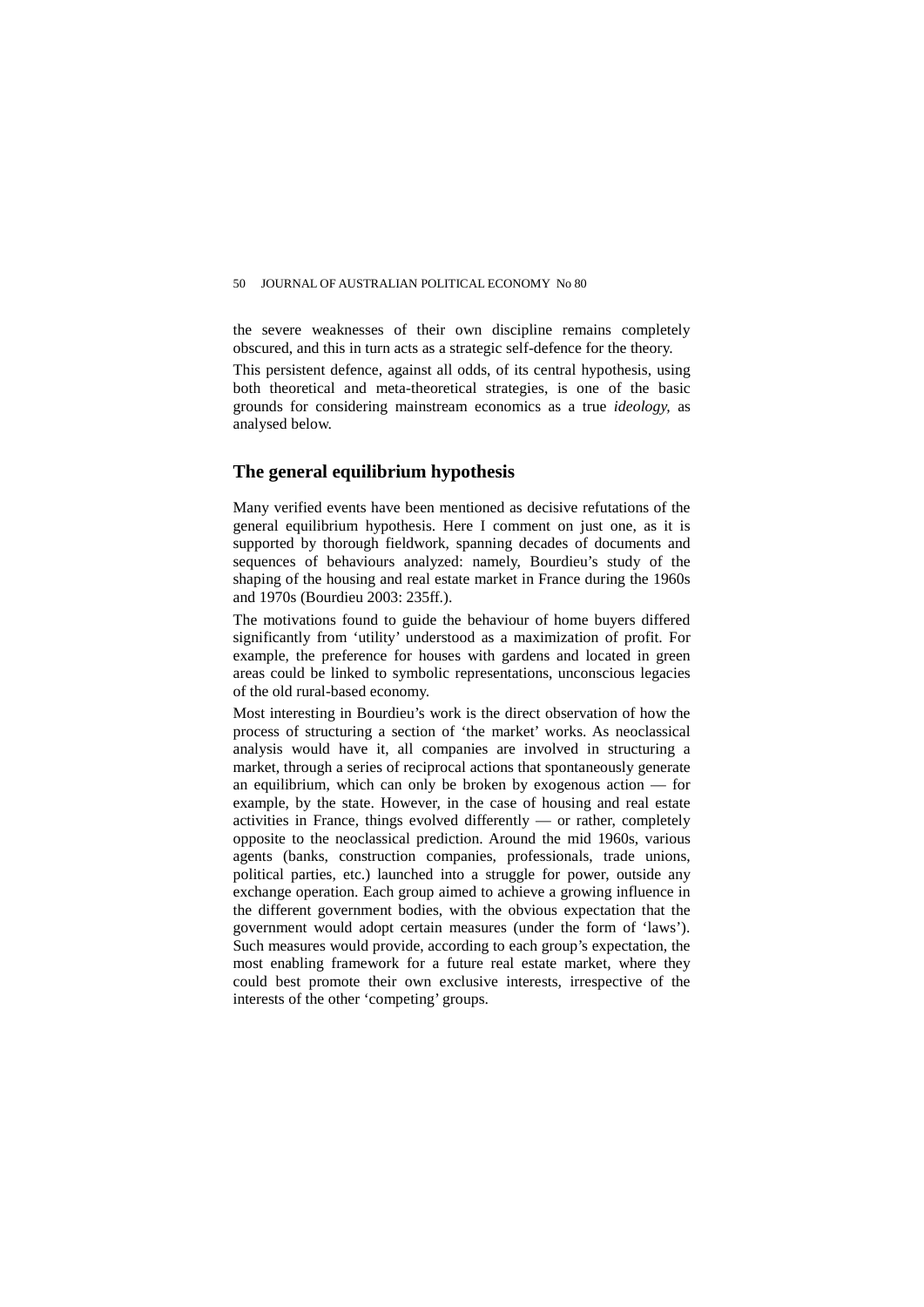Subsequently, 'fields of positions' were formed by the alignment of primary groups with similar or convergent interests. In the case of state bodies, the alignments were cross-sectional. One field was led by banks, which sought to implement a public policy of direct subsidies for accessing personal houses and tax exemptions on loans for that purpose. Another field was led by construction firms, interested in a public policy of tax exemptions for construction activities as well as house purchases. Approximately ten or fifteen years after the start of this power struggle, the French government finally established a legal framework that literally structured the market in a way that was more favourable to banking interests. From that moment on, every sector and firm 'accepted the terms' and started to operate within a context derived from a struggle between rival business groups, which culminated with the victory of one group and the defeat of another, although the defeated group was not eliminated.

From Popper's falsificationist perspective, the evidences collected by Bourdieu falsify Walras' hypothesis of general equilibrium. The market is not a place of convergence of utilities matched at reciprocally satisfactory points, but a battlefield where the interests of some destroy or corner the interest of others. The volume of goods supplied and demanded, as well as their corresponding prices, is not determined by utilities, but by strategic games where the needs of the most powerful take precedence over the needs of the weakest. Prices were not established as functions of utility, but as consequences of social power. Moreover, the agents involved are groups rather than individuals. Finally, a tendency of economic agents to freely agree through 'contracts' was not observed. Rather, the observed tendency was to wield symbolic power, invoking the 'state' or 'laws' to obtain certain economic structures *from them* (or be helped decisively by them). Bourdieu's empirical observation can be easily generalised. 'Markets' formed through power struggles (companies against other companies, capitalists against trade unions, etc.) are the rule, not the exception.

Some econometric models based on the general equilibrium hypothesis are certainly capable of making some 'predictions,' including 'deviations' from the 'natural point of equilibrium.' But it demonstrates that the 'general equilibrium' is an *a priori* condition — an axiom — posited in a closed way. The econometric data incorporated in the 'empirical phase' of the use of such models are thus predetermined by the same general equilibrium hypothesis. From a strictly falsificationist perspective, the *a*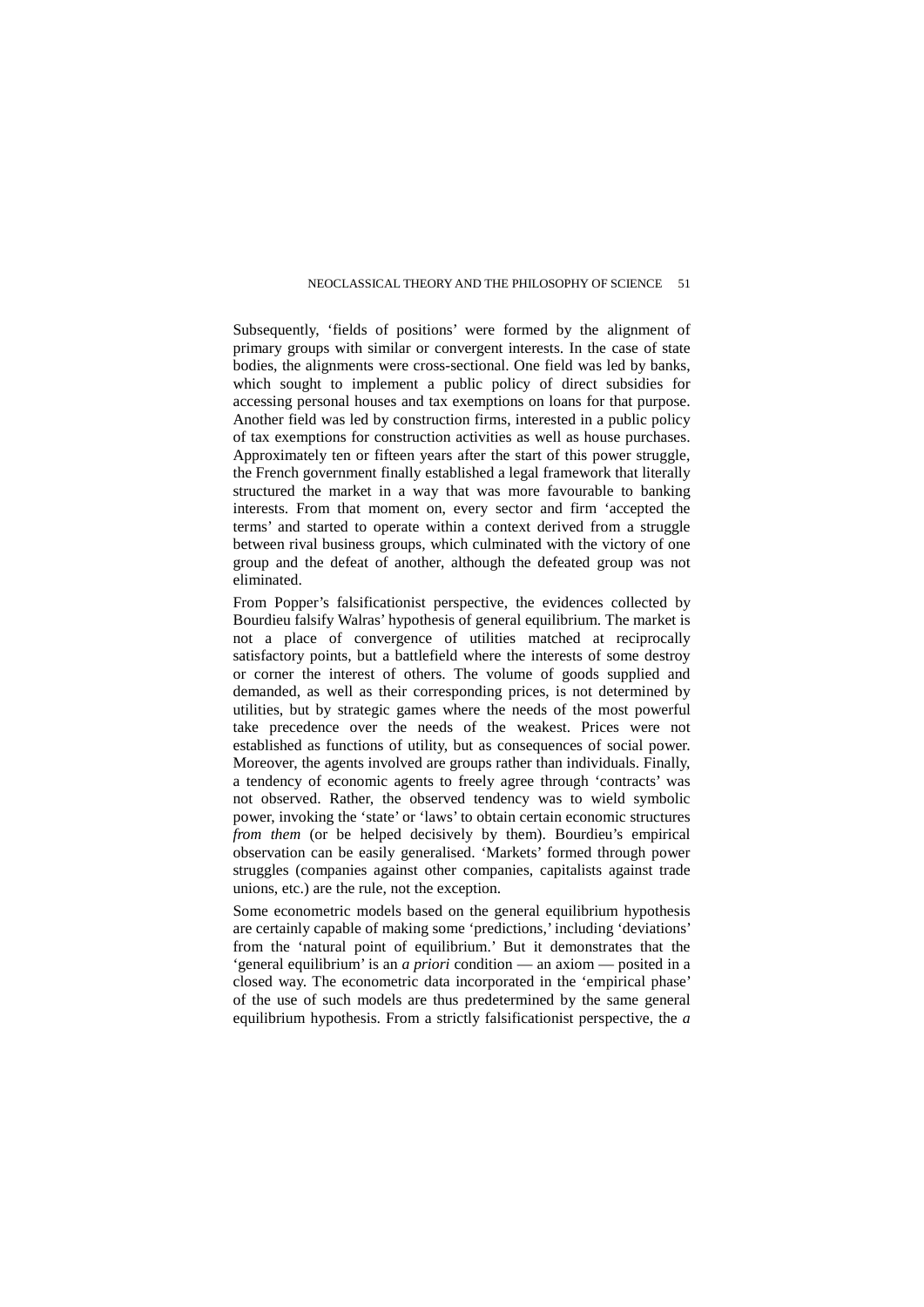*priori* characteristic of a hypothesis is precisely what falsificationism tries to eradicate from the field of science. Consequently, the general equilibrium must be rejected if many observed events are opposed to its core statements.

If the general equilibrium hypothesis was turned from an explanatory hypothesis into a normative model (Krugman 1997: 72-76), it would lose all its theoretical relevance. As I argue below, normative speech falls outside the scope of scientific speech because it pre-dates every sophisticated model of 'scientific' reasoning. If it is 'science' it must necessarily be descriptive speech.

### **Neoclassical theory and the strategic use of speech genres**

Mainstream economics makes strategic use of certain speech genres, in some cases to get around the normative nature of neoclassical speech, in others to benefit from the prestige of the speech genre behind which it hides. This issue requires a brief introduction into the uses and divisions of speech.

The use of any speech involves a calculation of comprehension or understanding. Assuming that interlocutors accept certain rules, when they perceive visual, audible, or any other kind of signs, they are expected to have some representation, experiment some emotion, follow certain behaviour, etc. (Wittgenstein 2002: 103-105). A speech act between two persons does not imply achieving or seeking identical representations by the speech partners, an effective 'transmission of ideas,' but rather two different things. From the viewpoint of the speaker, this means attempting to produce an effect in the listener, not necessarily purely a representation, but also an emotion, perhaps a change in behaviour. From the viewpoint of the listener, the speech act entails a real effect caused by speech (Wittgenstein 2002: 55, 57, 199).

When we identify a certain use of speech, we can consider that use as a property for configuring a set of speeches with that property. Of all the possible uses of speech, and the respective sets of speeches formed by each use, I focus on two: the 'descriptive' and the 'normative.' The normative use of language, and therefore normative speech, tends to determine, directly or indirectly, the acts of an individual or a group. This could happen as an effect recognised as such by the receptor, or as a suggested or hidden effect, whereas descriptive use and descriptive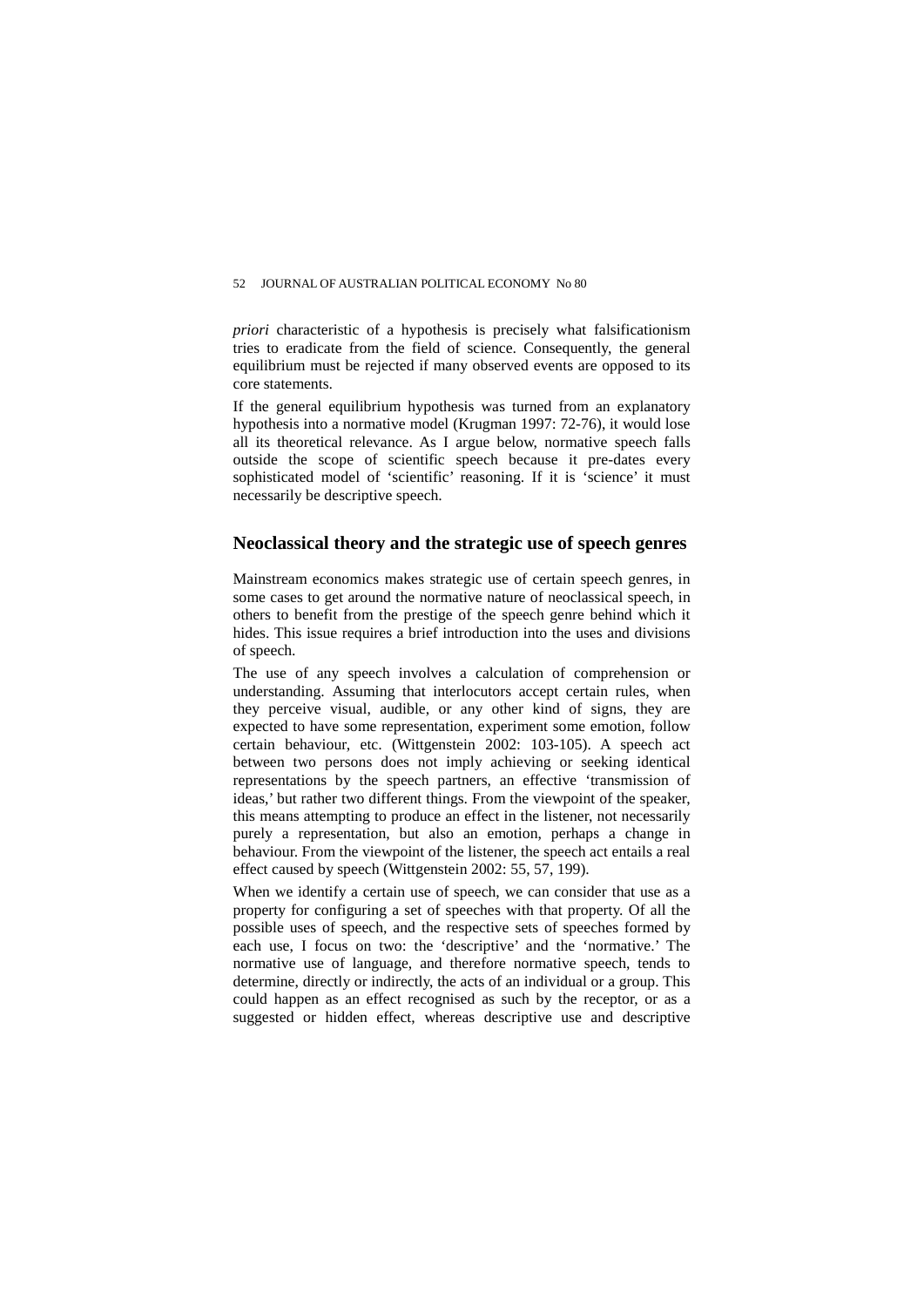speech tend to indicate external reference (things, people, behaviours, etc.), with no purpose other than the indication itself.

The above concept of 'sets of speech' can be complemented with Mikhail Bakhtin's 'speech genres' theory (Bakhtin 1999: 60ff.). According to Bakhtin, many 'speech genres' are generated within a language as a result of the different needs of groups of speakers. A speech genre is defined by speaking or writing styles, the use of certain terms (nouns or adjectives), emphasis, etc. When speakers previously familiarised with a speech genre consider a given text or oral expression, they will frame that piece of language within a speech genre, taking into account the style, the terms used, the emphasis, and so on. This conception is crucial for our purposes, because it suggests that speakers can strategically employ characteristics of a speech genre to induce listeners or receptors to believe that their words belong to that genre.

According to logical empiricism, in a position intuitively accepted by traditional scientific communities, scientific speech is descriptive: its claims identify references that are external to the speech, and propose relations between such references (Carnap 1993). Consequently, a speech that seeks to be accepted as 'scientific' must be primarily descriptive. It is impossible to avoid the use of normative portions (at the very least, language usage rules) even in scientific language. This characteristic is closely connected with the possibility of falsifying statements. A nondescriptive statement cannot be falsified, in the same way that it cannot be, strictly speaking, 'true.'

Purely normative sets of statements abound in neoclassical theory. Normative statements are presented as if they were descriptive*,* with the aim of being recognised as 'scientific' by the speech's receptors. Buchanan's theory on the role of the state in the economy is an example of this strategy (Buchanan 1968: 3-16).

Buchanan takes as his starting point an 'economy without a state,' admitting, however, that the hypothesis is not realistic because it does not correspond to any actual social structure. Buchanan argues that, in spite of being unrealistic, the premise is useful for 'deducing' other statements about the role of the state in the economy. Buchanan does not clarify if the 'deductions' he mentions are explanations of the material functioning of society, the state, and the economy, or if they are situations resulting from Buchanan's proposals concerning the organisation of society, the state, or the economy.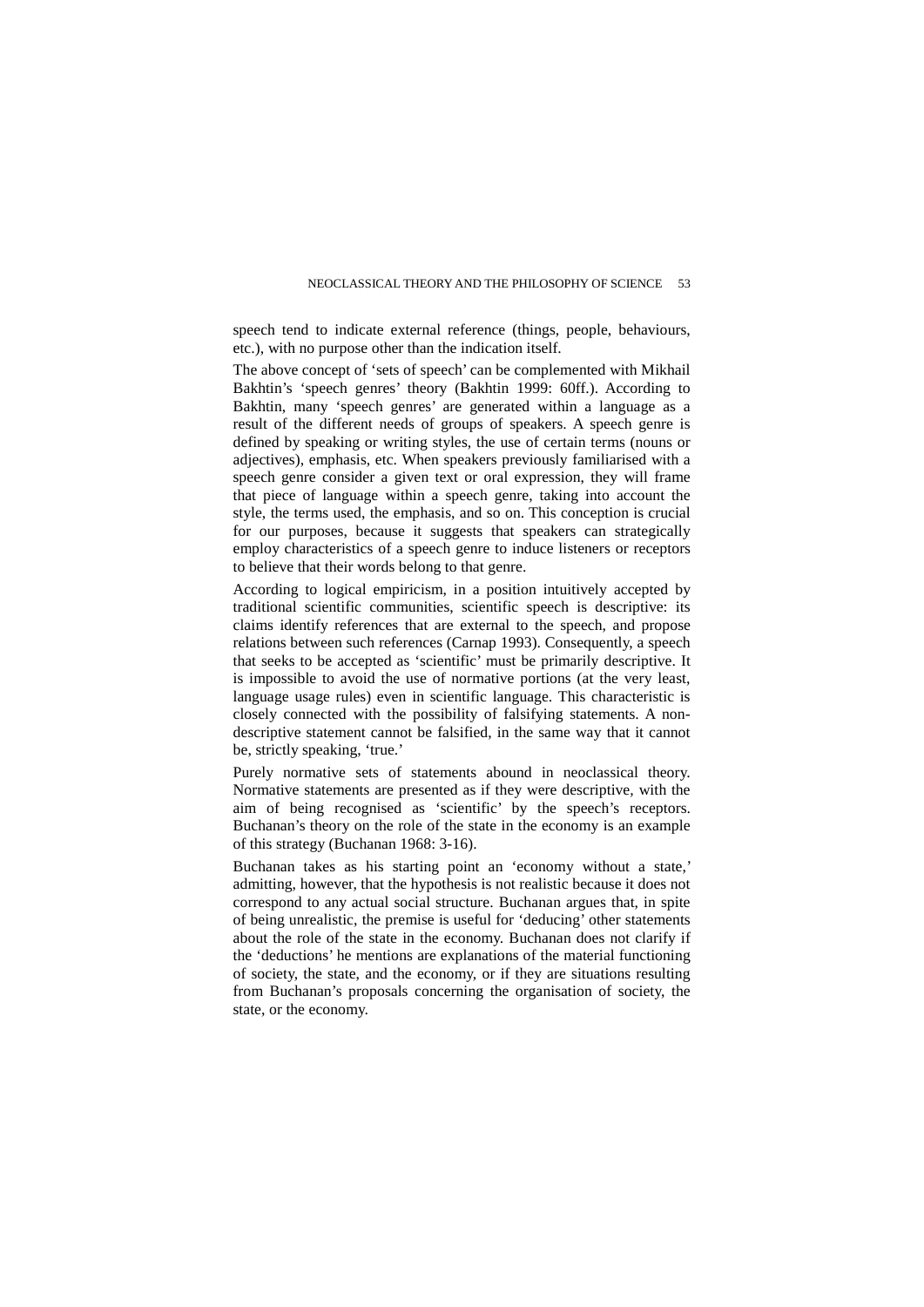This defence leads us to the problem of 'models' in economics. The use of models to explain reality is a valid scientific strategy, but only if by model we understand a simplified version of reality, which retains the essential properties of the phenomena and discards the non-essential or irrelevant (Klimovsky-Boido 2005: 128-129). Buchanan's model, as all neoclassical models, is different: it is a scheme devoid of any elements consisting in, or derived from, a realistic description or an observation. The model is conceived as completely unrealistic, even by its author. Thus this model is not a summary of scientific hypotheses, but a summary of a design of Buchanan's idea of desirable social life. It is an entirely normative and non-descriptive proposal. What we have is not a theory that maintains obstinately falsified hypotheses, but the presentation of obviously normative proposals as 'descriptive' or 'scientific' models.

That characteristic is evidenced immediately when Buchanan claims that an 'economy without a state' would naturally and spontaneously lead to the emergence of a 'market' with division of labour, specialisation of production, and the exchange of goods. It is further evidenced in Buchanan's assertion that such a society would be peaceful and respectful of property rights. Such an 'economy without a state' is nothing but an idealised version of a pure (but unreal) form of capitalism. No capitalist economy exists or has existed without the state; rather, the modern state emerged together with the capitalist economy.

In this transposing of 'normative' into 'descriptive' we can see the strategic game played with speech genres, as described above from the viewpoint of Bakhtin's theory. The use of models suggests that we are dealing with scientific speech, where those devices are often used to develop an explanation. Buchanan's text is presented as 'scientific,' although it is really a political and normative defence of capitalism by the obfuscation of the latter's character.

Another frequent practice among neoclassical theorists is the use of mathematical formulae to express implicit claims, which also involves a strategic game of speech genres. As of the Peano axioms concerning natural numbers, the Zermelo-Fraenkel system, and Russell and Whitehead's *Principia Mathematica,* mathematics can be said to be a formal system, or a set of formal systems (Klimovsky-Boido 2005: 109ff.). Such a system consists of a set of rules, terms, vocabularies, etc., for deriving certain statements (called 'consequences') from others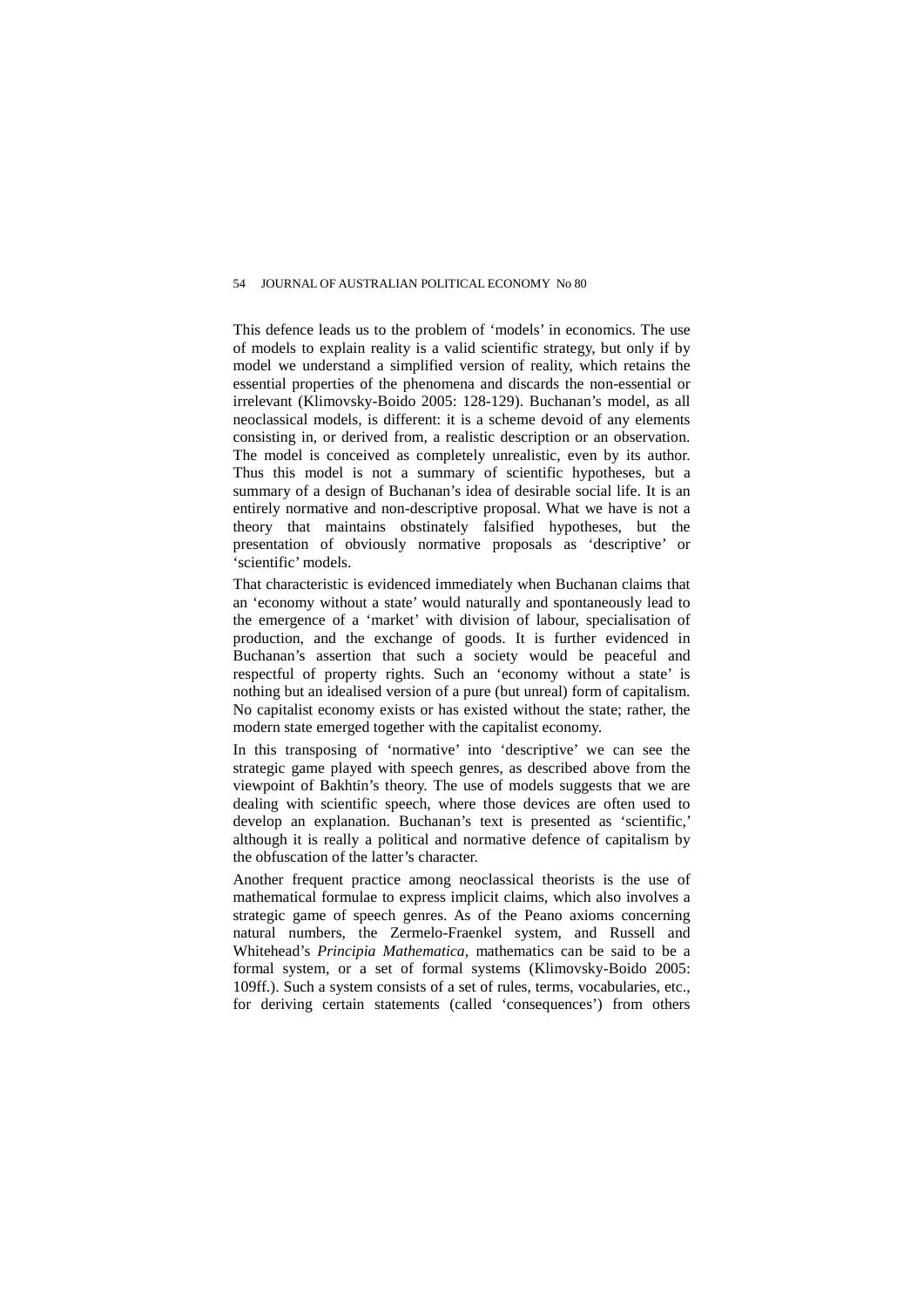(Alchourrón and Martino 1988). When a system is described as 'formal,' it is akin to an 'empty structure,' which can be filled with a wide variety of statements. The operation whereby formal statements are replaced by specific ones is the 'logical interpretation' (Wittgenstein 2005: 122; Haack 1991: 32ff.). Thus mathematics is not a 'science' in the proper sense, nor is it an exclusively scientific 'tool'. Literally every language can be formalised mathematically.

Nonetheless, the use of mathematical formulae is part of the style of the speech genre called 'science,' since the 'hard sciences' have widely incorporated such a means of expressing their statements. Therefore, the presence of mathematical formulae induces the reader into thinking that the speech used belongs to the 'scientific speech genre'. Mathematical formalisation gives the language that uses it the prestige of scientific speech. That is the strategic game in which the neoclassical theory is engaged: statements that are non-scientific, and not even descriptive, are presented mathematically to lead the reader (indeed the authors themselves) to believe they are really 'descriptions' and 'science'.

The strategic use of mathematics to present the mainstream thesis is not a simple matter of understanding non-statistical mathematics as a 'qualitative tool' (McCloskey 2002: 11-16). Whether quantitative or qualitative, mathematic deductions lack explanatory force if the assumptions they are based on are not real, or at least descriptive.

For example, consider the mathematical expression of marginal utility by Samuelson. Representing marginal utility with a *U,* Jevons's original notation is as follows:

 $U = VI (x1) + V2 (x2) + \ldots + Vn (xn),$ 

where *V* is equal to the function represented by the marginal utility for diverse sets of goods represented by *x.* After transformation, utility can be represented as follows:

$$
U = F[\varphi(x1, ..., xn)], F(\varphi) > 0
$$

where  $\varphi$  represents any utility index,  $F$  is the function and  $x$  diverse type of goods.

That shows that, starting from a certain utility index for a certain type of goods, it is possible to deduce the corresponding index for all of the selected goods. But the choice of a utility index is arbitrary, and it is not part of the formula (Samuelson 1977: 95). In this instance, mathematics has no relevance in the patterns of behaviour taken as measures of utility,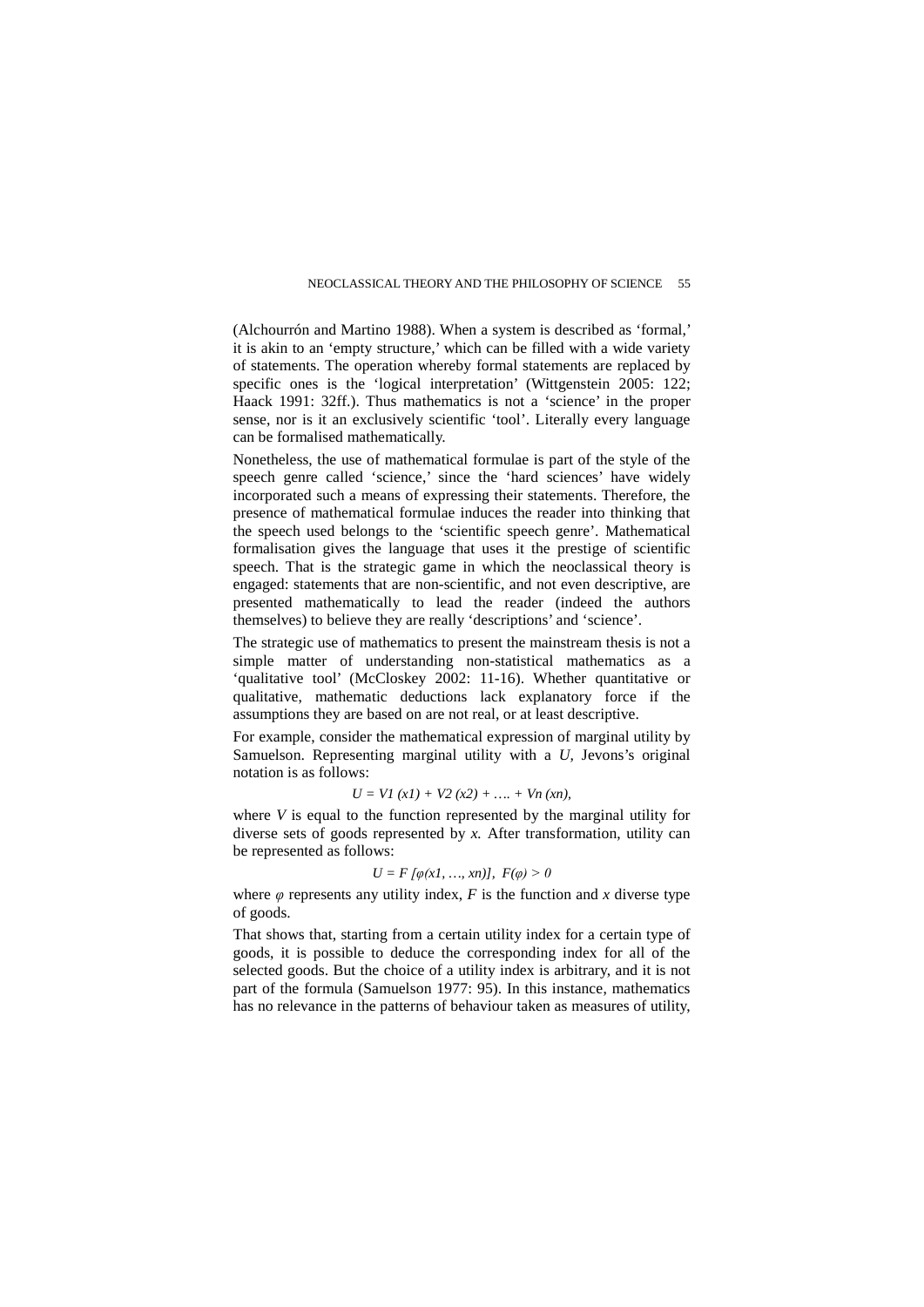and it does nothing to avoid any empirical objection to the concept of 'marginal utility'.

An example that combines the abusive use of models to present normative proposals and the use of sophisticated mathematical tools is Arrow's formal model of general equilibrium (Arrow 1974). The Arrow model is not a 'simplified version' of a real economy, but a set of entities created by the author himself (although with labels suggesting Arrow took into account material facts), added to arbitrary premises. The explanatory force of such model is zero; but its mathematical, complex and rigorous form makes us think we are dealing with 'science.'

### **Neoclassical thought as an ideology**

I have reviewed some objections to neoclassical theory above, spanning many fields: methodological or philosophic issues, confusion of speech uses, and strategic use of speech genres. If mainstream economics is vulnerable to so many objections, how can it maintain its dominant position in economic thought? From a normal perspective, this is like saying that the physical sciences still have Aristotle as their normal framework, even after the works of Kepler, Galileo, Newton, and Einstein.

This situation leads us to the notion of *ideology.* This is one of the most important and controversial concepts of the philosophy of social sciences, owing much to Marx and Marxism but adopted even by such non-Marxist authors as Mannheim (Marx and Engels 1968: 25-27; Marx 1978: 45-54; Marcuse 1969: 128-130; Mannheim 2004: 89ff.). Some authors understand as 'ideology' any socially-influenced speech (Eagleton 1991: 1-31), but I use the term in a definition closer to Marxian tradition. First, it is a speech generated by the influence of interests, in particular the interests of the dominant classes or dominant groups within each class. Second, it is a speech that presents itself as 'neutral' or 'scientific' but which in a veiled way proposes a slanted and interest-determined 'version of reality', or defends a current or possible social situation favourable to some class or group. The existence of such speech plays an important role in social and economic life, because it reproduces the beliefs that generate the behaviours required for maintaining social relations (Althusser 1988: 13-16). We can say that ideologies have a 'complex level', in which relatively sophisticated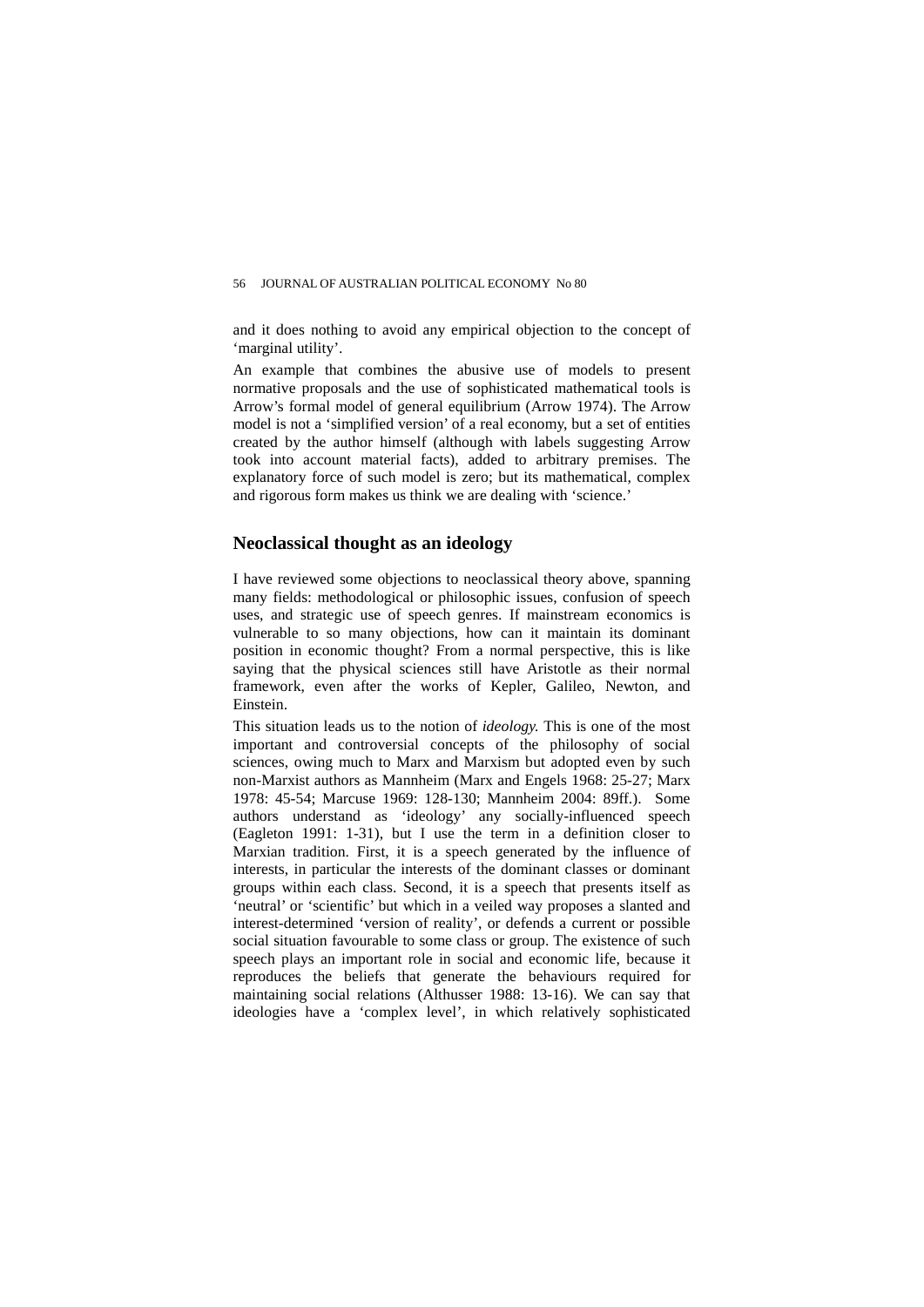versions of the functional beliefs take root within the well-educated sector of society. Among the general population, simplified versions of ideologies (often in the form of short sentences or slogans) become acritical assumptions, contributing to the masses accepting the conditions of social life or performing the acts necessary to continue the chain of social relationships.

The characteristics of neoclassical thought share the main properties of an ideology. For example, the maintenance of the general equilibrium hypothesis, despite all the evidence against it, can be explained because it supports the belief that capitalism is a naturally stable economic structure. Similarly, the utilisation of the Pareto optimum is overwhelmingly ideological. Although many mainstream economists are careful about the normative status of such a concept, the foundation of such normative model is generally omitted. Normally it is presented as the best conceivable social status without providing any reason. In particular, Pareto-based models omit the fact that the 'optimum' is compatible with every social situation, with the only condition that no one could improve his or her position without diminishing anyone else's situation. So even the normative value of Pareto's optimum is zero, since it could justify a society with widespread and extreme poverty as well as an extremely wealthy society, and extreme inequality as well as a absolutely equal society.

We must also mention the shift in the marginal utility concept in order to silence its possible egalitarian effects. Although decreasing marginal utility led some authors to propose it as a basis for progressive income redistribution measures, the assertion of the impossibility of interpersonal comparisons invalidated that internal tendency of neoclassical thought.

All the characteristics mentioned above are part of a general and deep function of neoclassical theory. Mainstream economics is not primarily a description or an explanation of the economy, but a *de facto* defence of capitalism, by discrediting any form of socialisation or any intervention by the state in the economy, even if such intervention does not entail modifying its central structures.

That is the reason that neoclassical theory is practically devoid of any predictive and explanatory capacity. As an ideology, its social function is not to explain reality or predict events, but to preserve the capitalist system.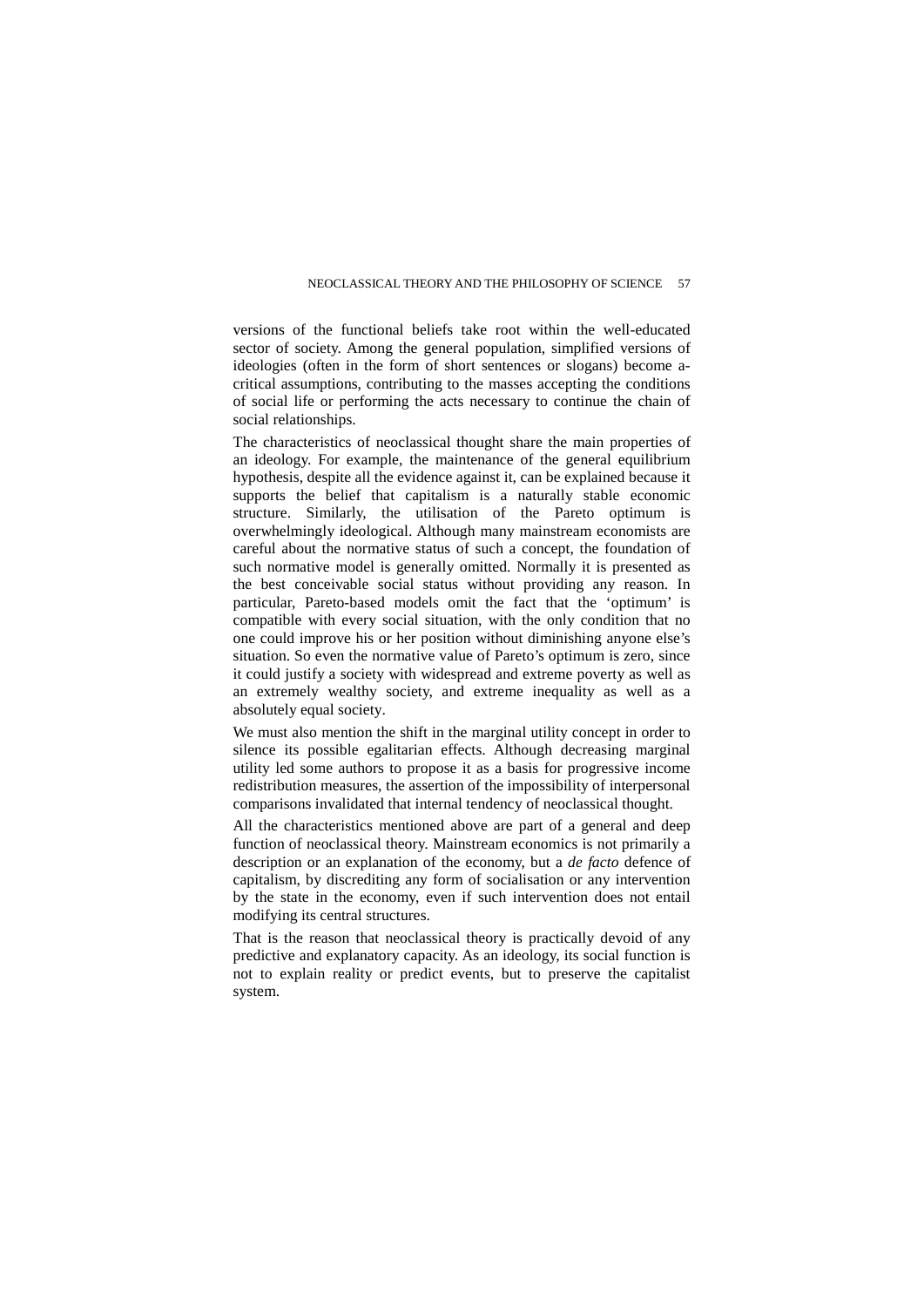The above examples of the ideological contents of mainstream economics referred to the 'complex' or 'educated' level of ideology I mentioned. Indeed, there are academically-oriented speeches aimed at keeping the 'knowledge makers' aligned with the set of beliefs that ensure that capitalism will be reproduced over and over again. This level of ideology influences the public sphere through economic policies and politics, as such proposals are assumed by political parties, authorities, civil servants occupying 'technical' positions (central bank, economy ministries, or fiscal office advisors).

For example, let us look at how limiting state intervention in the production of goods and services is justified. The Pareto optimum generates, or is closely connected with, the notion of 'efficiency.' When in a society every individual can make every decision only as a function of his or her marginal utility, such a society can be said to be 'efficient.' Such situations coincide with a Pareto optimum, since no one can improve without prejudice to anyone else. If the state intervenes in production, for example protecting a sector through import taxes, it causes an 'unequal' scenario for decisions on the purchase of the same product depending on whether it is produced locally or abroad. This entails a deviation from 'efficiency,' so that in principle these kinds of measures should be avoided. Even if other elements (national employment, strategic nature of the protected industry, etc.) are taken into account, the introduction of the 'efficiency' notion limits the scope of protective measures, irrespective of the literal lack of factual content and the normative nature of 'efficiency'.

Neoclassical theory also extends its ideological nature to the private sector. By means of its predominance in universities, academic bodies, and other technical or teaching institutions, sophisticated or standard versions of the central (or derived) concepts of mainstream economics (for example, public budget constraint, the lack of efficiency of taxes and public expenditure) disseminate and spread across strategic positions in business, mass media, etc. Mainstream economics supplies the 'types of decision,' and it also turns into a public discourse that is heard, read, and learned by non-academic sectors of society (Bourdieu and Boltanski 2009).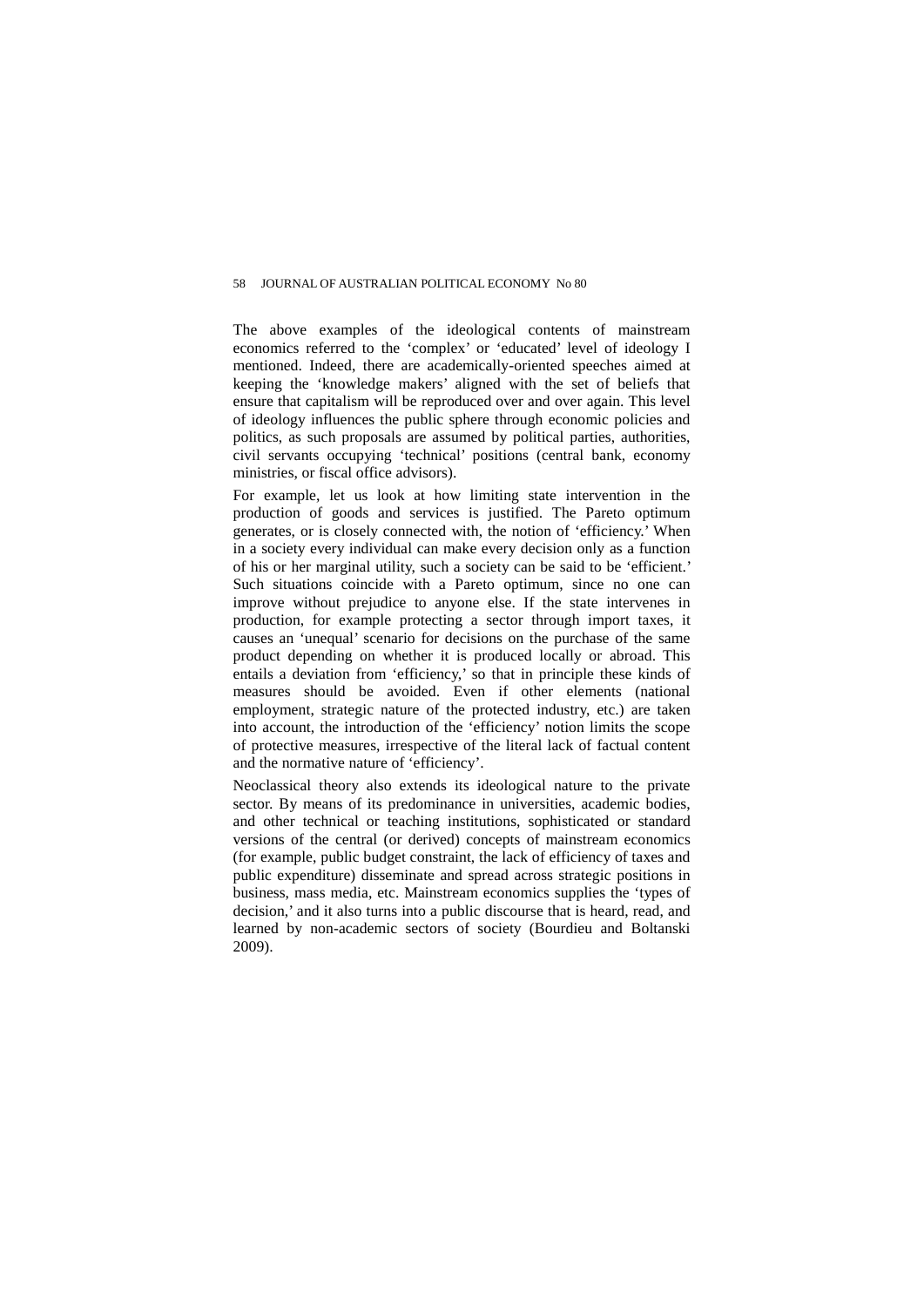## **The current state of economics and possible futures**

A review of economics would not be complete if we did not mention the rival paradigms to mainstream neoclassical theory, commonly known as 'heterodox theories': such as Institutionalism, Marxism, and post-Keynesianism. These theoretical frameworks have in common their opposition to the central and ancillary neoclassical hypotheses, as well as producing contrary claims regarding certain aspects of capitalism, such as its cyclical tendency (in opposition to general equilibrium), and the idea of collective groups as economic agents.

Prominent authors belonging to the Institutionalist school of economic thought include Thorsten Veblen, Gunnar Myrdal and Douglass North, among others. The common points shared by these authors include the importance afforded to 'non-economic institutions' (such as the state, culture, traditions, etc.) in the configuration of the economic structures, instead of specifically economic behaviors. They also give central importance to differences in the historical processes of regions to explain the differences in economic performances. I think the comparatively little influence of this line of thought is due to the need (typical of the Western way of thinking about the world) for holistic and totalizing explanations. However, Institutionalism merits attention, in particular its concept of constant interaction between the various spheres of social life.

Marxism could have an important internal consistency as a 'research program,' as Marxists share some central hypotheses, such as the concept of surplus, the theory of value, the interpretation of the economic structure as a 'mode of production' composed by a material base and a set of social relationships of production and distribution, etc. In terms of Lakatos' conception, other hypotheses by Marx, such as the controversial tendency of the profit rate to fall, could be considered as 'ancillary hypothesis', even when many Marxian economists do not share some of them (as an example, see the debate around the 'Okishio theorem') (Kliman 2017: 341 and ff.). Furthermore, and in spite of Ward's opposite opinion (Ward 1972: 70), a number of researchers in economics have been working along within a Marxist framework.

'Post-Keynesianism' is a vague term used to describe a heterogeneous set of theories (perhaps) unified by emphasis on the central role of demand in determining the dynamic of capitalist economy, the key role of endogenous credit, as well as the naturally cyclical nature of capitalism.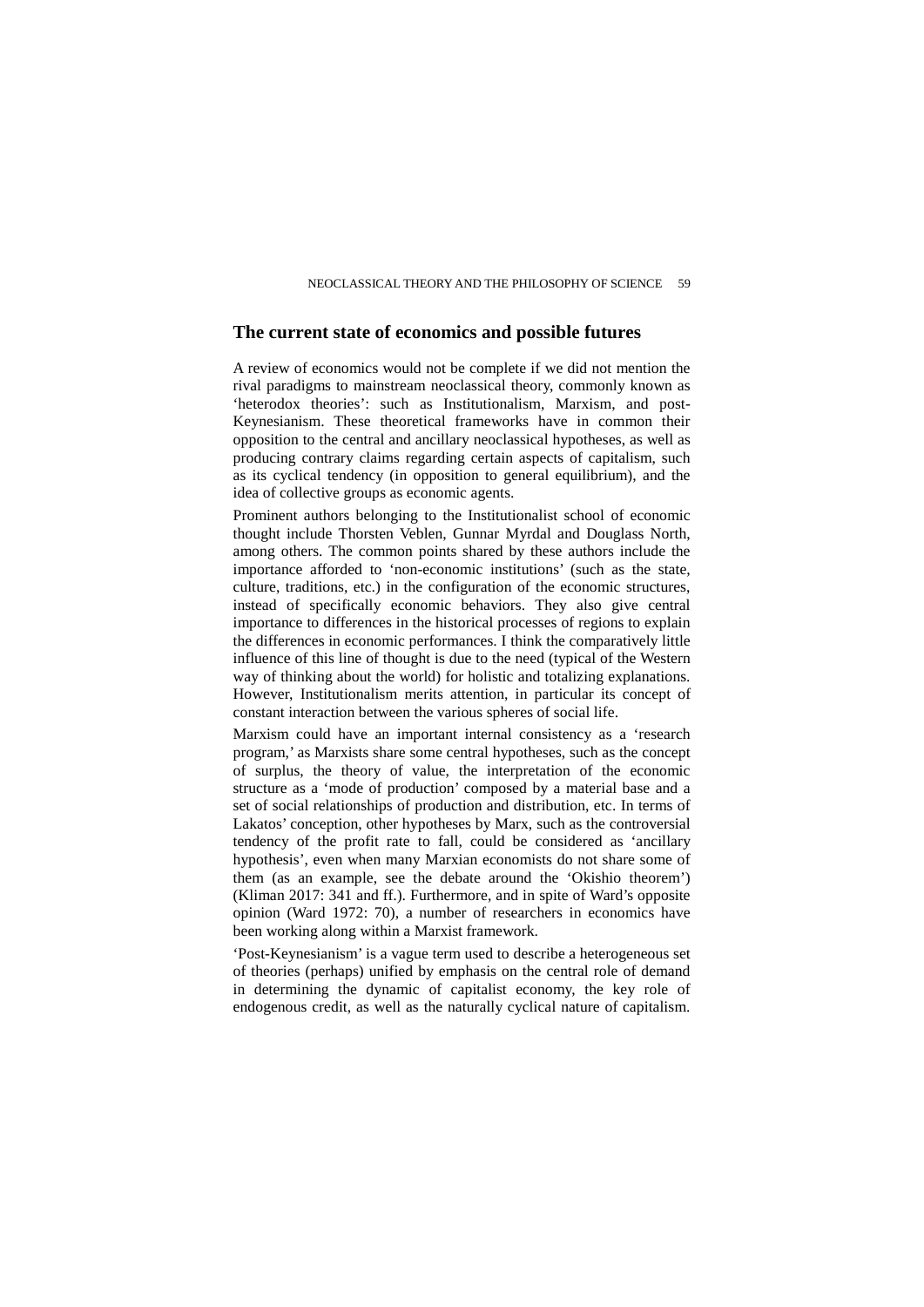In the past this school has been considered as a paradigm (Eichner and Kregel 1975), but this is unclear because of the divergence of sources of the 'post-Keynesians" basic premises. While the 'Keynesian' school (strictly speaking) does not propose a specific social structure, or a particular economic motive of behavior different from the 'marginal utility,' the 'Kaleckian' viewpoint has been traditionally connected with certain heterodox forms of Marxism. We face the same problem as with Marxism and every economic or social theory: until now, except for some isolated cases (linguistics maybe), Kuhn's concept of 'paradigm' is not met by any social theory.

Both Marxism and Post-Keynesianism have higher 'scores' than mainstream economics when considered from the philosophical and methodological viewpoint. Many hypotheses of Marxism and post-Keynesianism are themselves, as well as their derivations, falsifiable statements in Popper's framework. Consider the example of the tendency of the profit rate to fall. Although the way to measure the rate of profit is a matter of wide discussion, the hypothesis in itself is perfectly refutable on empirical basis. Paradoxically, under the Lakatos' concept of 'research program', the existence of several ancillary hypotheses allows the program to change in accordance with the appearance of anomalies. In this way, both Marxism and Post-Keynesianism have an important arsenal of ancillary hypotheses: the tendency of the rate of profit to fall, or the Kaleckian explanation of the investment decisions of capitalists are among them.

Anyway, the social sciences face major – maybe insurmountable – obstacles in trying to achieve the same status as the natural sciences. First, even if we work within a paradigm or research program provided with a 'better set of hypothesis', the evaluation of observational data requires a heuristic (negative or positive) given by the program, one that indicates what we must take into account and what we must not. In this way, every paradigm or research program of social sciences, economics in particular, seems to provide a much wider negative heuristic in comparison with the natural sciences. That is a signal of an excess of anomalies not covered by ancillary hypotheses.

Besides, economics displays (and that may be the case for all so-called 'social sciences') a multitude of rival research programs or theoretical frameworks. These frameworks are incommensurable: their categories of analysis and observation and their 'taxonomies' (the catalogue of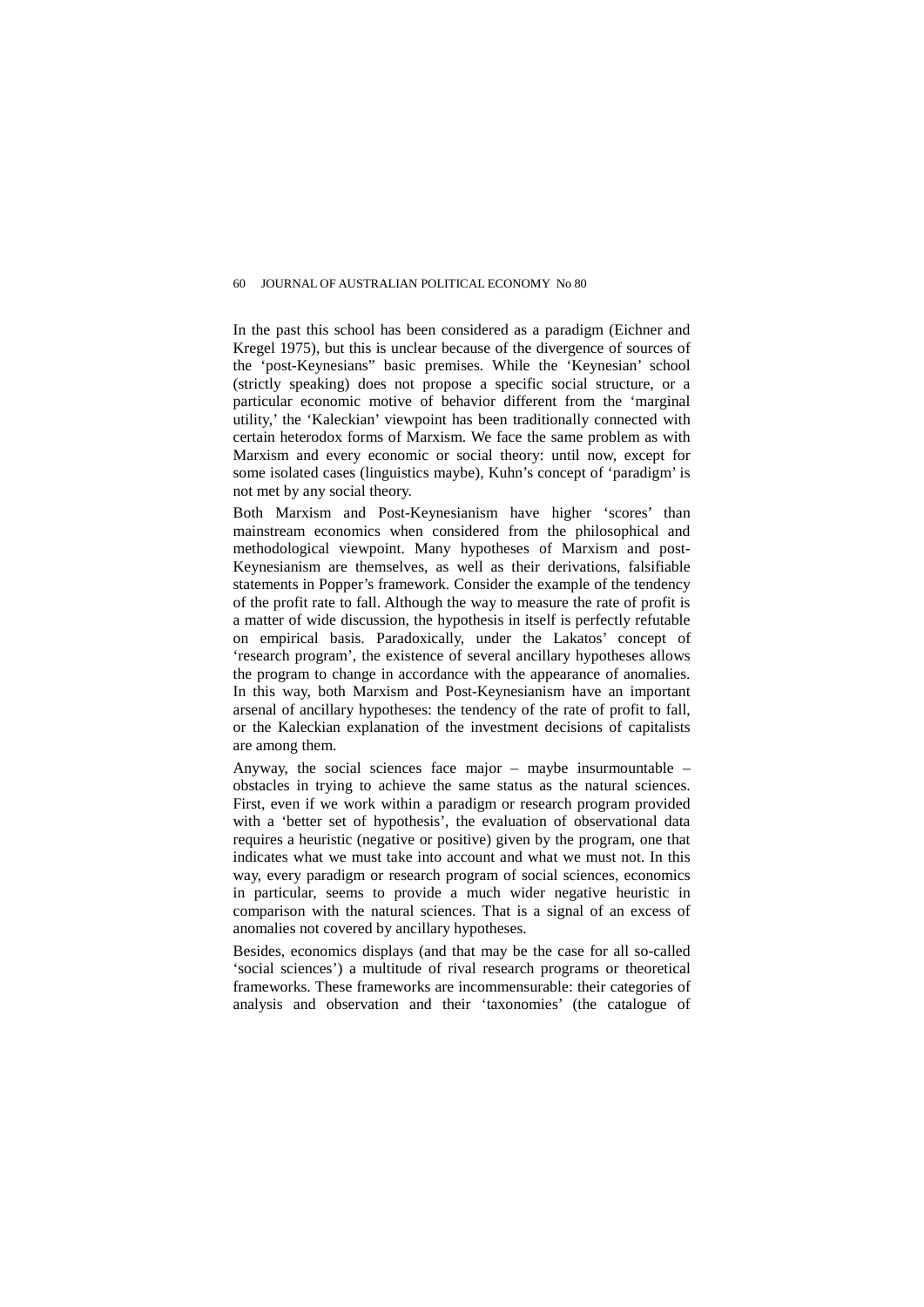'entities' that each theory admits) differ to the point of making dialogue relatively impossible (Kuhn 1989). And this problem is independent from the proposal of refutable statements.

In Kuhn's terms, economics would be a pre-science*,* understood as the step of knowledge prior to 'normal science': its many 'schools' have, at the same time, different explanations and interpretations for a set of phenomena (Kuhn 1993: 36-50). But there is an essential difference in the cause of the divergence in economics, in comparison with the plurality of paradigms in the birth of contemporary physics described by Kuhn. In the latter, the divergence was resolved as a race for 'better explanations' for the same phenomena. In economics and the rest of the 'social sciences,' the divergences instead have their origin in the 'immersion' of the discipline in its own object, as Marx stated in the mid 1800s (Marx 1978: 45-54). The diversity of 'paradigms' cannot be resolved by pursuing 'better explanations', because economists are involved, consciously or not, in a struggle of opposing social interests. Moreover, few are ready to accept the empirical rejection of any hypothesis favourable to their interests.

This is not meant to imply that economic analysis is useless; rather it seeks to put this kind of 'research' in perspective: as part of a political debate about the current and future conditions of social life. Perhaps it is a sign that no social discipline can achieve the status of a 'science' in similar terms as physics, biology, or the so-called 'natural' or 'traditional sciences'.

Beyond the discussion about the status of economics and social sciences in general, I think there is one thing that is undeniable: neoclassical theory has been the main obstacle to the rational development of economics, as well as the source of the probably vague, but also widespread, belief of the uselessness of economics for predicting and solving economic problems. Consequently, the future of economics is dependent on ending the predominance of neoclassical theory.

*Andrés Blanco is professor of Public Finance at the University of the Republic, Montevideo, Uruguay. He thanks Frank Stilwell and the anonymous referees for their assistance and support in developing this article.* 

*andresblanco@vera.com.uy*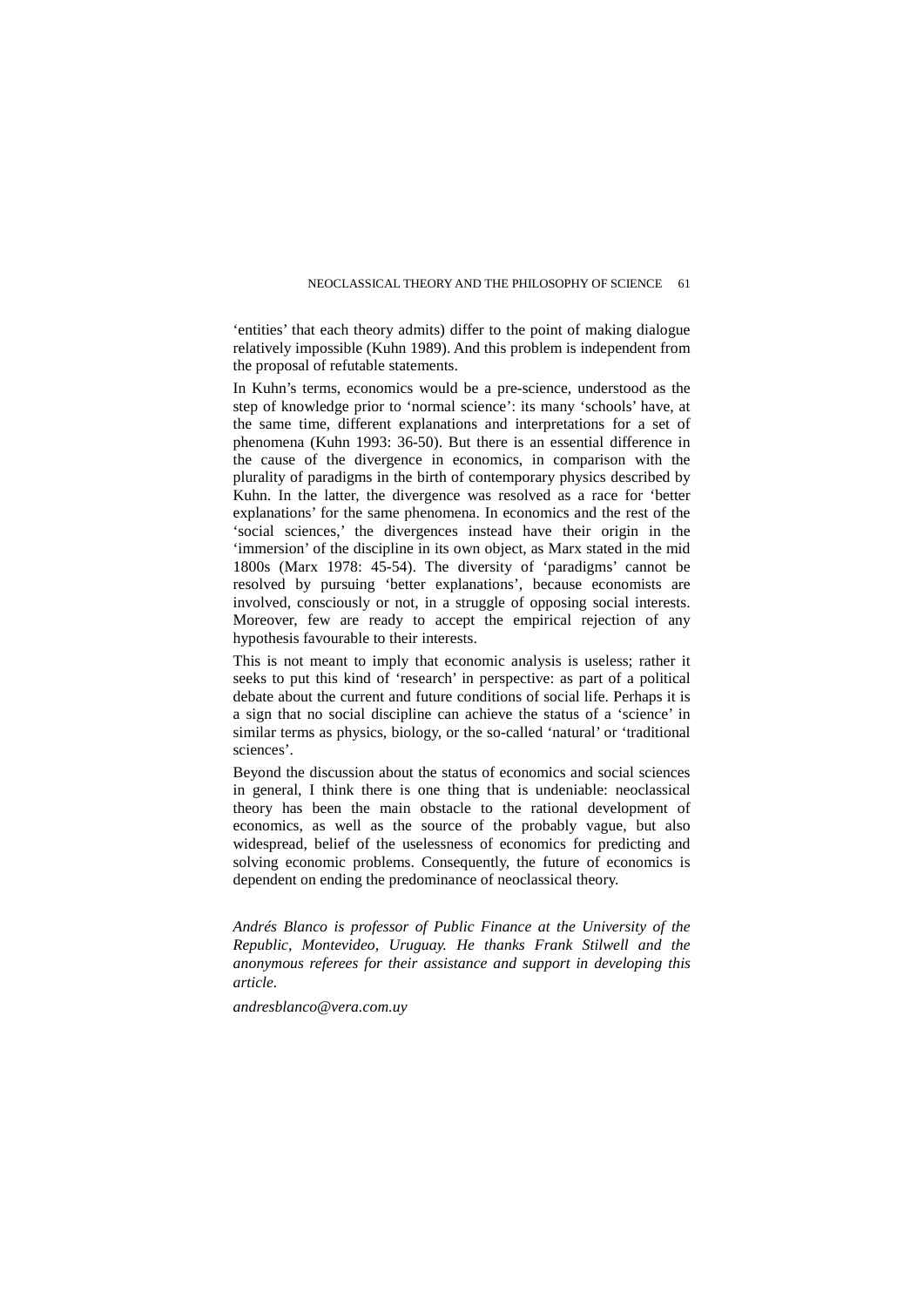#### **References**

*When citations are to Spanish editions, the English edition indicated was consulted. No English version is available in the case of books and articles for which only the Spanish edition is given.*

Alchourrón, Carlos and Martino, Antonio (1988): 'Lógica sin verdad,' in *Theoria – Revista de teoría, historia y fundamentos de las ciencias*, vol. III, Universidad de País Vasco.

Althusser, Louis (1988): *Ideología y aparatos ideológicos del estado,* Nueva Visión, Buenos Aires. English edition (1972): 'Ideology and ideological State Apparatuses,' in *Lenin and the Philosophy,* Monthly Review Press, New York.

Arrow, Kenneth (1974): 'General Economic Equilibrium: Purpose, Analytic Techniques, Collective Choice,' in *American Economic Review*, v. 64. No. 3.

Bakhtin, Mikhail (1999): 'The Problem of Speech Genres,' in *Speech Genres and Other Late Essays*, University of Texas Press, Austin.

Blaug, Mark (2006): *The Methodology of Economics, or How Economists Explain,*  Cambridge University Press, Cambridge.

Bourdieu, Pierre (2003): *Las estructuras sociales de la economía,* Anagrama, Barcelona. English edition (2005): *The social structures of Economy,* Polity Press, Cambridge.

Bourdieu, Pierre and Boltanski, Luc (2009): *La producción de la ideología dominante,*  Nueva Visión, Buenos Aires. Original French edition (2008): *La production de l'ideologie dominante,* Éditions Demopolis, Paris. No English edition identified.

Buchanan, James M. (1968): *Hacienda pública,* Ed. de Derecho Financiero, Madrid.

Carnap, Rudolf (1993): 'La superación de la metafísica mediante el análisis lógico del lenguaje,' in A. J. Ayer et al., 'El positivismo lógico,' Tecnos, Madrid (in: *[http://www.posgrado.unam.mx/musica/lecturas/LecturaIntroduccionInvestigacionMusi](http://www.posgrado.unam.mx/musica/lecturas/LecturaIntroduccionInvestigacionMusical/epistemologia/Carnap-Rudolf-La-Superacion-de-La-Metafisica.pdf) [cal/epistemologia/Carnap-Rudolf-La-Superacion-de-La-Metafisica.pdf\)](http://www.posgrado.unam.mx/musica/lecturas/LecturaIntroduccionInvestigacionMusical/epistemologia/Carnap-Rudolf-La-Superacion-de-La-Metafisica.pdf).* The Spanish edition cites as its source the German original version (1932): 'Übervindung der Metaphysik durch Logische Analyse der Sprache,' in *Erkenntnis,* vol. II.

Drakopoulos, Stavros and Karayiannis, Anastassios (2005): 'A Review of the Kuhnian and Lakatosian 'Explanations' in Economics,' *History of Economic Ideas*, Quaderni di Storia dell'economia politica, vol. 13, issue 2.

Eagleton, Terry (1991): *Ideology. An introduction,* Verso, New York.

Eichner, Alfred and Kregel, J (1975): 'An essay on Post-Keynesian Theory: a New Paradigm in Economics', in *Journal of Economic Literature,* No. 13.

Friedman, Milton (1958): 'La metodología de la economía positiva,' in *Revista de Economía Política,* Madrid, online edition available at: *file:///C:/Users/usuario/Downloads/Dialnet-LaMetodologiaDeLaEconomiaPositiva-*

*2496353%20(1).pdf*. Original English version (1953): 'The methodology of Positive Economics,' in *Essays in Positive Economics,* University of Chicago Press, Chicago.

García Bermejo Ochoa, Juan Carlos (2005): 'Conjeturas y modelos: acerca de K. Popper y la teoría económica,' in *Energeia,* UCES, Buenos Aires, 2005, No. 4, issue 1-2.

Haack, Susan (1991): *Filosofía de las lógicas,* Cátedra, Madrid. English edition (1978): *Philosophy of Logics,* Cambridge University Press, Cambridge.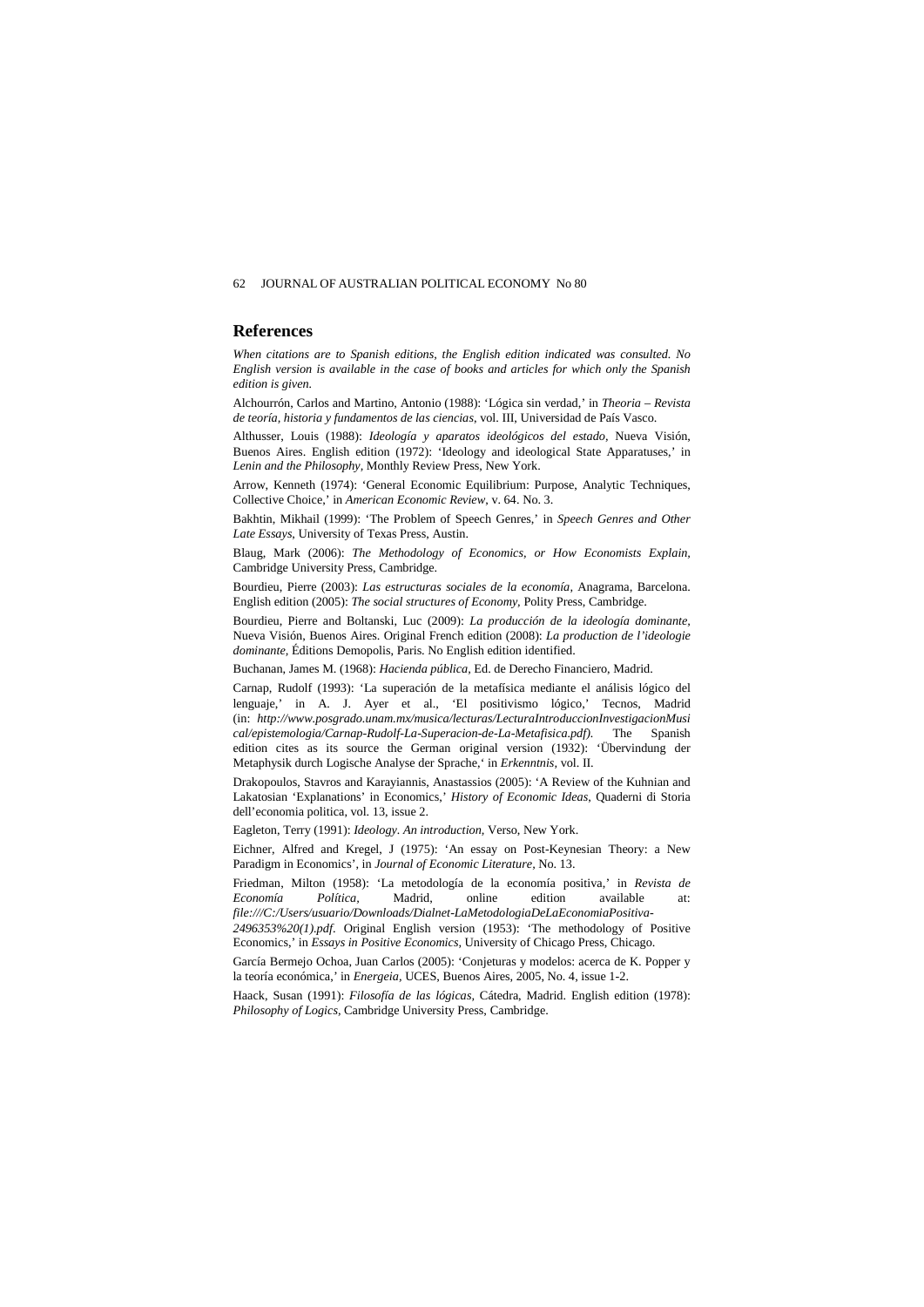Hands, Douglas W. (1985): 'Karl Popper and the Methodology of Economics: A New Look,' in Economics and Philosophy, vol. 1, issue 1, online edition available at: *<https://www.cambridge.org/core/journals/economics-and-philosophy>*

Jevons, William Stanley (1914): *The Theory of Political Economy,* online edition available at: *<http://socserv2.socsci.mcmaster.ca/econ/ugcm/3ll3/jevons/TheoryPoliticalEconomy.pdf>*

Kliman, Andrew (2017): 'Tendency of the Rate of Profit to Fall. Long-terms dynamics', in *Routledge Handbook of Marxian Economics (edited by David M. Brennan, David Kristjanson-Gural, Catherine P. Mulder and Erik K. Olsen,* Routledge, London and New York.

Klimovsky, Gregorio and Boido, Guillermo (2005): *Las desventuras del conocimiento matemático,* A-Z Editora, Buenos Aires. English edition (1997): *Development, geography and Economic theory,* MIT University Press, Boston.

Krugman, Paul (1997): *Desarrollo, geografía y teoría económica*, Antoni Bosch, Barcelona, 1997.

Kuhn, Thomas (1989): 'Conmensurabilidad,' in *¿Qué son las revoluciones científicas? y otros ensayos,* Paidós, Barcelona.

Kuhn, Thomas (1989*): '*Conmensurabilidad, comparabilidad y comunicabilidad,' *in ¿Qué*  son las revoluciones científicas? y otros ensayos, Paidós, Barcelona. English edition (1982): Commensurability, comparability and communicability,' *in PSA: Proceedings of the Biennial Meeting of the Philosophy of Science Association, Vol. 1982, Volume Two: Symposia and Invited Papers.*

Kuhn, Thomas (1993): *La estructura de las revoluciones científicas,* FCE, Mexico. English edition (1970): *The structure of scientific revolutions,* International encyclopaedia of Unified Science, University of Chicago Press, Chicago.

Lakatos, Imre (2007): *Escritos filosóficos (I): La metodología de los programas de investigación científica,* Alianza, Madrid. English edition (1989): *The methodology of scientific research programs, Philosophical Papers (vol. I),* Cambridge University Press, New York.

Loasby, B.J. (1984): 'On Scientific Method,' *Journal of Post Keynesian Economics,* vol. 6, issue 3, online edition available

at: *[http://www.tandfonline.com/toc/mpke20/6/3?nav=tocList.](http://www.tandfonline.com/toc/mpke20/6/3?nav=tocList)* 

Mannheim, Karl (2004): *Ideología y utopía,* FCE, Mexico. *Una introducción a la sociología del conocimiento,* FCE, Mexico. English edition (1954): *Ideology and utopia. An introduction to the Sociology of Knowledge,* Harcourt, Brace and Co., Inc., New York.

Marcuse, Herbert (1969): *El marxismo soviético,* Alianza, Madrid. English edition (1969): *Soviet Marxism,* Columbia University Press, New York.

Marshall, Alfred (1944): *Principios de economía,* Aguilar, Madrid. English edition (1890): *Principles of Economics,* McMillan and Co., New York.

Marx, Karl (1978): 'Introducción,' *Contribución a la crítica de la economía política,*  Cátedra, Madrid. English edition (1975): 'Introduction,' *A Contribution to the Critique of the Political Economy,* Foreign Languages Press, Beijing.

Marx, Karl and Engels, Friedrich (1968): *La ideología alemana,* Pueblos Unidos, Montevideo.